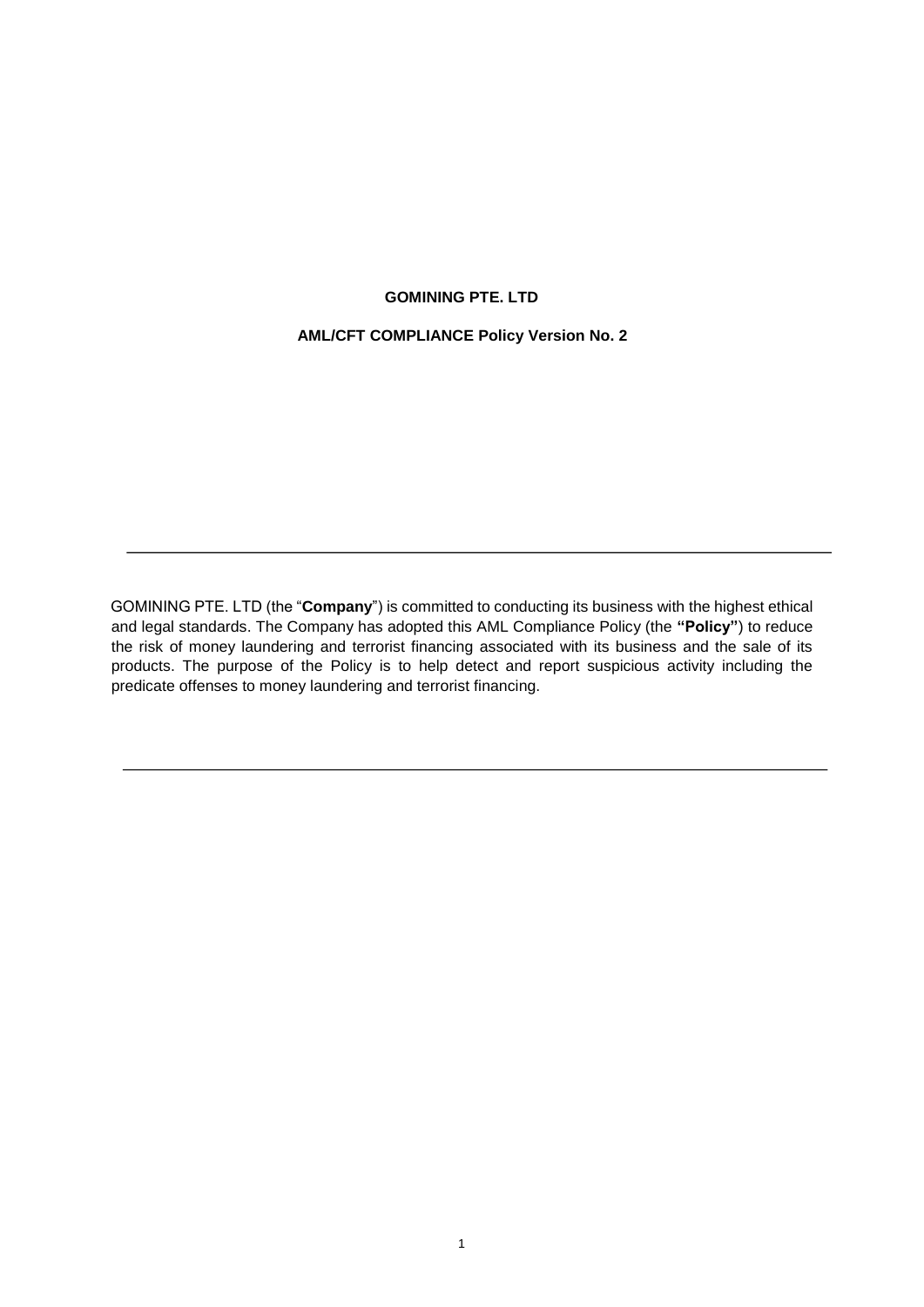# TABLE OF CONTENTS

| 27. REFRESHER CDD. |  |
|--------------------|--|
|                    |  |
|                    |  |
|                    |  |
|                    |  |
|                    |  |
|                    |  |
|                    |  |
|                    |  |
|                    |  |
|                    |  |
|                    |  |
|                    |  |
|                    |  |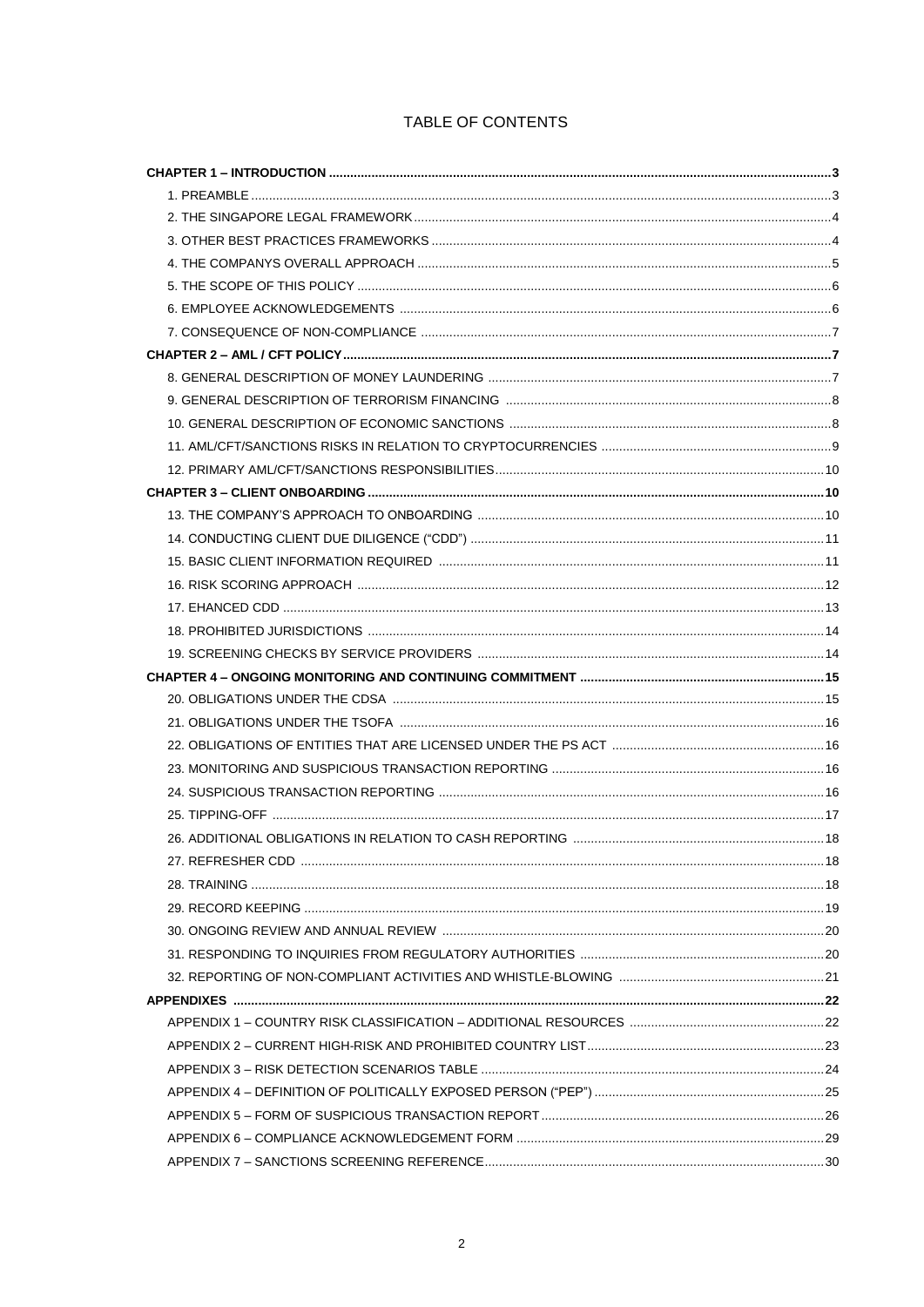# **CHAPTER 1**

# **INTRODUCTION**

## **1. PREAMBLE**

- 1.1. GOMINING PTE LTD. (the "**Company**" or "**we**") is a professional mining company which has a fleet of devices conducting mining of BTC tokens (the **"Infrastructure"**), and as such the Company has created a digital platform and ecosystem (the "Platform") for the public to use the Company's Infrastructure and resources. Certain functionalities of the Platform can only be accessed through the Company native utility token "GMT".
- 1.2. The Clients include customers who access its services through the Platform. The Company's business is of a cross-border nature and accordingly, its Clients are based across the world.
- 1.3. The Company is incorporated under the laws of Singapore.

#### **2. THE SINGAPORE LEGAL FRAMEWORK**

- 2.1. This section sets out some of the key provisions under Singapore law relating to AML/CFT obligations but does purport to be exhaustive or up-to-date. It also does not reflect any rules and regulations that could apply to the Company outside of Singapore. The Company undertakes to update the Policy to reflect any relevant changes to laws or regulations from time to time.
- 2.2. The legislation that applies to all persons in Singapore:
	- (a) In relation to money laundering is the Corruption, Drug Trafficking and Other Serious Crimes (Confiscation of Benefits) Act (Cap 65A, 2000 Rev Ed) ("**CDSA**");
	- (b) In relation to terrorism financing is the Terrorism (Suppression of Financing) Act (Cap 325, 2003 Rev Ed) ("**TSOFA**").
- 2.3. The Company understands that the CDSA and the TSOFA impose substantive legal obligations that are not necessarily connected directly with CDD and apply to all businesses. It is an offence under section 43 of the CDSA to assist another to retain benefits of drug dealing, and an offence under section 44 of the CDSA to assist another to retain benefits from criminal conduct.
- 2.4. Each employee of the Company (the "Employee") should refer to the TSOFA to understand what constitutes a terrorist financing offence under the TSOFA, what the prohibitions are and what the duty to disclose entails in relation to terrorist financing. Unlike money laundering, the source of terrorist financing may be legitimate or illegitimate.
- 2.5. Under the TSOFA, a terrorist is defined as anyone who commits, or attempts to commit, any terrorist act or participates in or facilitates the commission of any terrorist act. It also includes any person set out in the First Schedule of the TSOFA. The First Schedule refers to specific individuals, all individuals and entities belonging to or associated with the Taliban in the Taliban List, and all individuals and entities belonging to or associated with the Al-Qaida organization in the Al-Qaida List and is updated from time to time.
- 2.6. Sections 3 to 6 of the TSOFA expressly prohibit the following
	- (a) Provision and collection of property for terrorist acts;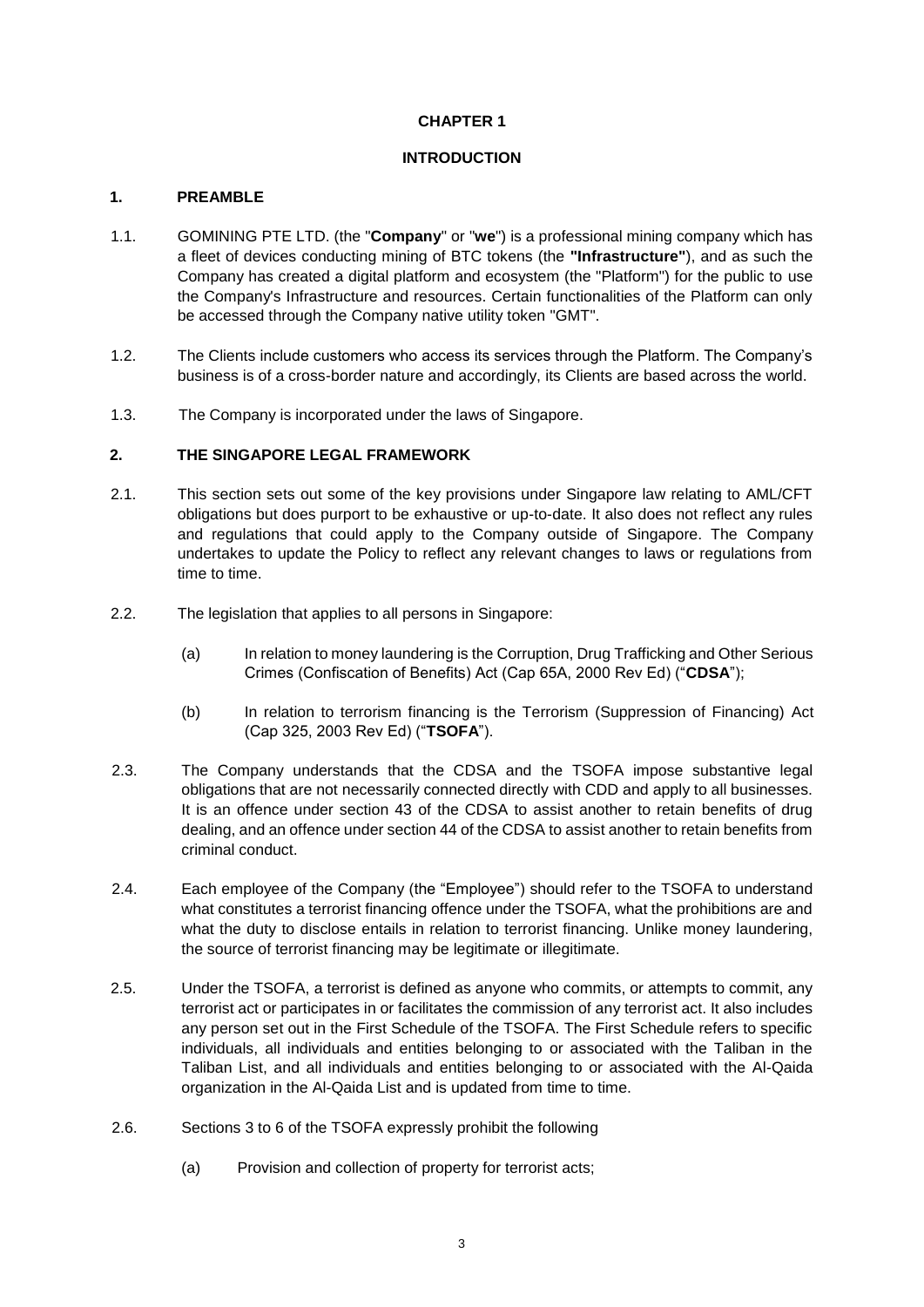- (b) Provision of property or services for terrorist purposes;
- (c) Use or possession of property for terrorist purposes; and
- (d) Dealing with property of terrorists or terrorist entity.
- 2.7. Employees must familiarise themselves with the CDSA and the TSOFA and comply with the same.

# **3. OTHER BEST PRACTICES FRAMEWORKS**

- 3.1. Each Employee understands and acknowledges that there has been a lot of focus in recent times to the enhanced risk of transactions in cryptocurrency in recent years and accordingly, best practices and guidance in this space is evolving.
- 3.2. In particular, a lot of attentions has been given by the Financial Action Task Force (FATF) which is the global money laundering and terrorist financing watchdog. The intergovernmental body sets international standards that aim to prevent these illegal activities and the harm they cause to society. As a policy-making body, the FATF works to generate the necessary political will to bring about national legislative and regulatory reforms in these areas. The FATF has developed the FATF Recommendations, or FATF Standards, which ensure a coordinated global response to prevent organised crime, corruption and terrorism. They help authorities go after the money of criminals dealing in illegal drugs, human trafficking and other crimes. The FATF has noted that virtual currencies have emerged and attracted investment in payment infrastructure built on their software protocols. These payment mechanisms seek to provide a new method for transmitting value over the internet. At the same time, virtual currency payment products and services (VCPPS) present money laundering and terrorist financing (ML/TF) risks.
- 3.3. FATF made a preliminary assessment of these ML/TF risks in the June 2014 virtual currencies report (key definitions and Potential AML/CFT Risks). As part of a staged approach, the FATF has developed the "Guidance for a Risk-Based Approach to Virtual Currencies" [\(https://www.fatf-gafi.org/documents/documents/guidance-rba-virtual-currencies.html\)](https://www.fatf-gafi.org/documents/documents/guidance-rba-virtual-currencies.html) focusing on the points of intersection that provide gateways to the regulated financial system, in particular convertible virtual currency exchangers. FATF has stated that it will continue to monitor developments in VCPPS and emerging risks and mitigating factors to update this Guidance, to include, where appropriate, emerging best practices to address regulatory issues arising in respect of ML/TF risks associated with VCPPS.
- 3.4. This Guidance seeks to:
	- (a) Show how specific FATF Recommendations should apply to convertible virtual currency exchangers in the context of VCPPS, identify AML/CFT measures that could be required, and provide examples; and
	- (b) Identify obstacles to applying mitigating measures rooted in VCPPS's technology and/or business models and in legacy legal frameworks.
- 3.5. The Company intends to explore options for obtaining a license under the Payment Services Act (the "**PS Act**"). It is aware that under the PS Act, if it is license digital payment token service provider, it will be directly regulated by Singapore's financial services authority, the Monetary Authority of Singapore (the "**MAS**") and be required to put in place robust controls to detect and deter the flow of illicit funds through Singapore's financial system. Such controls include the need for financial institutions to identify and know their customers (including beneficial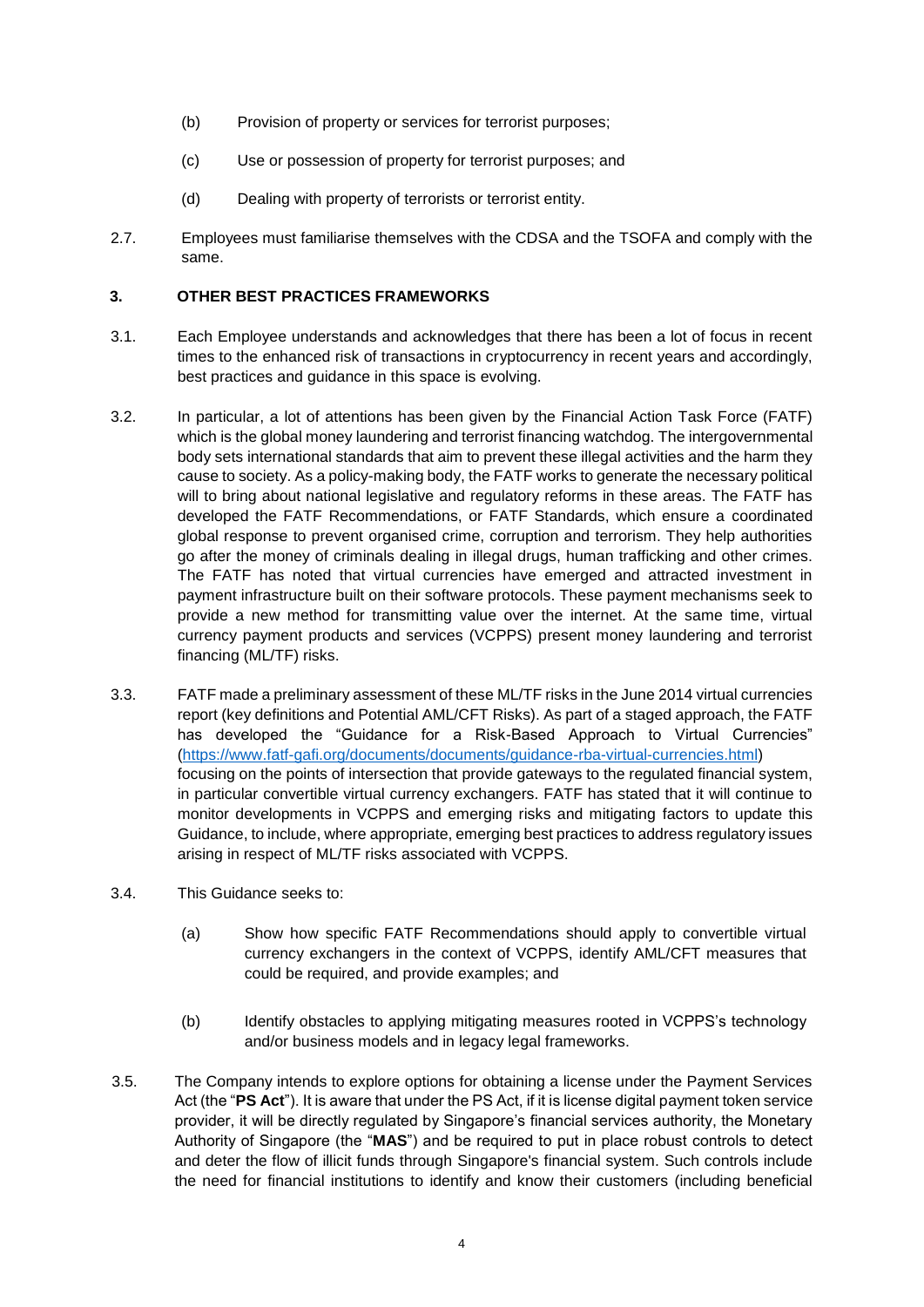owners), to conduct regular account reviews, and to monitor and report any suspicious transaction. The full requirements are set out in: Notice PSN02 Prevention of Money Laundering and Countering the Financing of Terrorism – Digital Payment Token Service

[\(https://www.mas.gov.sg/regulation/notices/psn02-aml-cft-notice---digital-payment-token](https://www.mas.gov.sg/regulation/notices/psn02-aml-cft-notice---digital-payment-token-service)[service\)](https://www.mas.gov.sg/regulation/notices/psn02-aml-cft-notice---digital-payment-token-service)

3.6. The MAS has also noted the following in an FAQ on the PS Act

(https://www.mas.gov.sg//media/MAS/Fintech/Payment-ServicesAct/PaymentServices-Act-FAQ-31-March2021.pdf):

*"31.1 Addressing the ML/TF risks relating to the use of virtual assets (e.g. DPTs) has been identified as a priority area internationally.* 

*31.2 Given the cross-border, rapid and anonymous nature of virtual asset transactions, it is important for there to be clear international AML/CFT standards that are consistently applied across jurisdictions to address the ML/TF risks.* 

*31.3 MAS regulates DPT service providers for ML/TF risks. In general, the AML/CFT measures to be imposed are similar to existing AML/CFT requirements on other regulated entities. These requirements take into account the international standards and guidance that were finalised by the Financial Action Task Force (FATF) in June 2019. The PS Act requires DPT intermediaries that buy, sell or facilitate the exchange of DPTs for fiat currencies or other DPTs to identify and verify their customers, monitor transactions, keep records and to report suspicious transactions to the Suspicious Transaction Reporting Office*."

# **4. THE COMPANY'S OVERALL APPROACH**

- 4.1. The Company's senior management has a zero-tolerance policy towards financial crime, money laundering and terrorist financing. The Company requires Employeesto be vigilant for signs of financial crime and to immediately report any suspicious activities / incidents to the CO, who shall resolve and / or escalate such reports to the legal counsel of the company. The legal counsel shall, in turn, consult with the senior management team as appropriate.
- 4.2. The Company does not currently operate under license from the MAS, Singapore's financial services regulator. However, the Company is committed to conducting its business in accordance with the highest ethical and professional standards in furtherance of the interests of its Clients and in a manner that is consistent with the spirit of all the laws, rules and regulations that generally apply to all businesses operating in Singapore generally and to businesses dealing with cryptocurrency in particular, applicable laws in any other jurisdictions outside of Singapore in which it conducts business and the evolving best practices standards in its industry from time to time while keeping in mind certain technological limitations that are unique to businesses that deal with cryptocurrency (the "**Standards**"). Except to the extent required by applicable law and regulation, the Company shall implement and adhere to the Policy and the Standards herein at its voluntary election in all respects. Given the Company is incorporated in Singapore, the Company pays particular attention to its obligations under the laws of Singapore
- 4.3. The Company shall implement the Policy and its policies herein utilising a risk-based approach. As a best practice, the Company shall document instances in which it deviates from initial requirements of the Policy and utilises a risk-based approach.
- 4.4. The Company may utilise the resources of third-party service providers ("**Service Providers**") in the implementation of the Policy.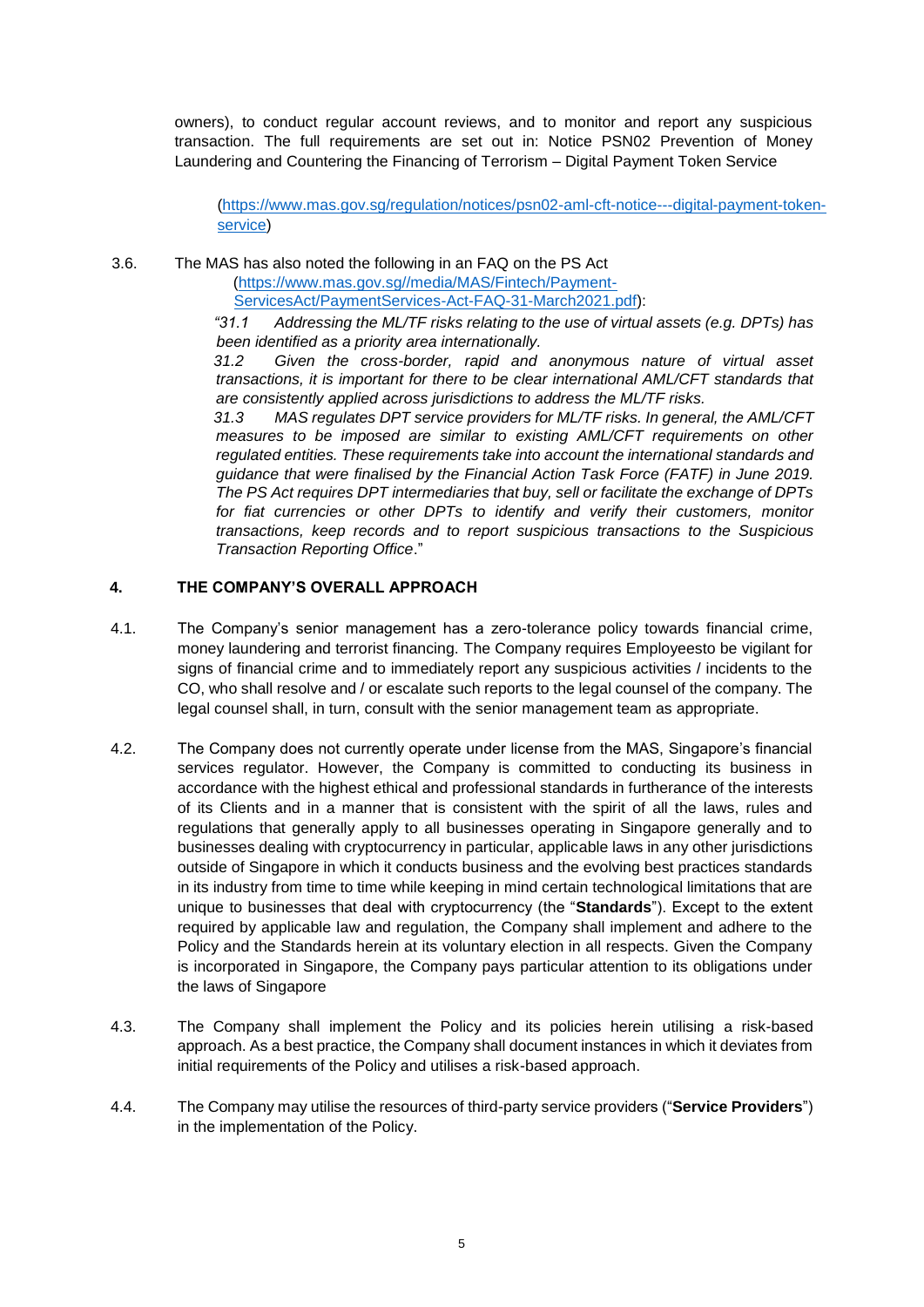4.5. The Company understands and acknowledges that while the Service Providers can assist with certain process aspects of administering the Policy, it remains responsible for complying with all relevant regulations under applicable law. Any references to the Company or its staff shall apply to the Service Providers of the Company or their respective staff to the extent elements of the Policy are performed by or outsourced to the Service Providers.

# **5. THE SCOPE OF THIS POLICY**

- 5.1. The Company has adopted this Policy, which contains the policies and procedures to be adopted by the Company to help ensure compliance with the Standards. We expect the same from any Employees or independent contractors that we engage and from all officers and directors (collectively referred to as "**Officers**"). Accordingly, it is the responsibility of each of you to act at all times in a manner consistent with the Standards.
- 5.2. The interests of the Company and its Clients can be best served when all of the Employees are informed of the Standards and any legal requirements applicable to the business and understand the practices the Company has adopted to comply with those. Accordingly, this Policy is intended to achieve the following two objectives:
	- (a) To provide the Employees with an awareness of the applicable Standards and how they apply to the Company's activities; and
	- (b) To provide procedural means designed to ensure that the Company's operations meet the applicable Standards.
- 5.3. Employees shall be thoroughly familiar with all policies and procedures set forth in this Policy.
- 5.4. The Company has appointed the Compliance Officer (the "**CO**") of the Company. Any questions regarding compliance issues should be directed to the CO. The CO is responsible for assisting Employees and Clients in becoming familiar with the laws and regulations applicable to activities of the Company. The CO may hold compliance meetings and training sessions with all Employees to review any changes to the policies and procedures contained in the Policy.

#### **6. EMPLOYEE ACKNOWLEDGEMENTS**

- 6.1. When first employed by the Company, an Employee will be provided with a copy of this Policy. In addition, the CO may from time to time distribute to all Employees updated versions of the Policy. Employees are required to sign and return to the CO an acknowledgement form stating that they have received and comprehended the Policy and each subsequent material amendment, and that they have complied and will comply with all applicable policies and procedures contained in the Policy. The Compliance Acknowledgement Form is attached as Appendix 6 to this Policy.
- 6.2. Employees must complete the Compliance Acknowledgement Form and submit it to the CO:
	- (a) Within 14 (fourteen) days after first receiving this Policy, or as soon as reasonably possible thereafter; and
	- (b) Within 14 (fourteen) days upon receipt of an updated Policy, or as soon as reasonably possible thereafter.
- 6.3. The CO will maintain records of the Compliance Acknowledgement Forms.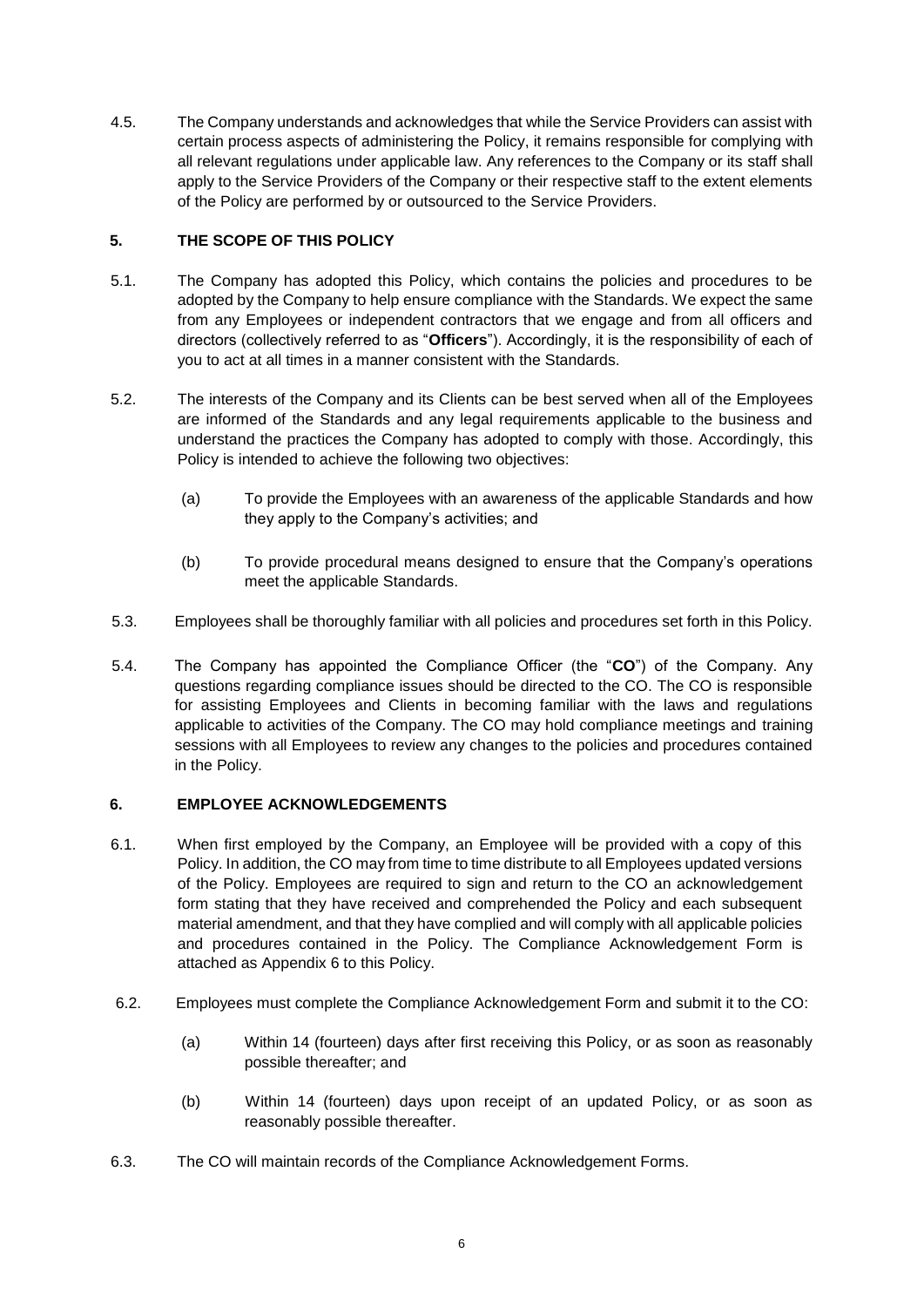#### **7. CONSEQUENCE OF NON-COMPLIANCE**

- 7.1. If an Employee fails to comply with the requirements of this Policy and all laws, rules, and regulations applicable to the Company's business, the Employee may be subject to disciplinary action by the Company, which may range from a letter of reprimand to termination of employment. Any non-compliance or violations of law also may result in severe civil and criminal penalties.
- 7.2. The Company also reserves the right to take disciplinary action against the Employee, including termination of employment, if the Employee engages in conduct deemed to be immoral, unethical, or illegal, regardless of whether such conduct constitutes a violation of the Policy or relates to the Company's business. The Company may take such action if, in our sole judgment, the Company believes that Employee's conduct poses any reputational risk to the Company.

# **CHAPTER 2**

# **AML / CFT / SANCTIONS POLICY**

#### **8. GENERAL DESCRIPTION OF MONEY LAUNDERING**

- 8.1. Criminal proceeds are where criminals generate profit by illicit acts such as illegal arms sales, smuggling, activities of organised crime, including for example, drug trafficking and prostitution rings, embezzlement, insider trading, bribery and computer fraud schemes.
- 8.2. The Company understands money laundering is the act of engaging in specific financial transactions with the intention of concealing the identity, source and / or destination of the criminal proceeds. Money launderers act to alter the identity of the source of criminal proceeds to create the appearance that it originates from a legitimate source. The most common way in which this is achieved is by giving these proceeds to an intermediary who is already legitimately taking in large amounts of cash. Being completely fungible, cash is easily the preferred medium of exchange in the criminal world.
- 8.3. There are three stages in the process of money laundering, namely:
	- (a) Placement or moving the cash proceeds from direct association with the illegal activities;
	- (b) Layering or disguising the trail to prevent detection. This pertains to the separation of criminal proceeds from their sources by creating complex layers of financial transactions designed to disguise the financial sources where the proceeds came from, subvert the audit trail and provide anonymity (because capital markets are no longer predominantly cash based, it is more likely to be used in the layering stage of money laundering); and
	- (c) Integration or making the money available to the criminal, once again, with its occupation and geographic origins hidden from view. This creates the impression of apparent legitimacy of criminally derived wealth. In the event where the layering process is successful, integration schemes effectively return the laundered proceeds back into the financial system as if the proceeds were from legitimate business actions.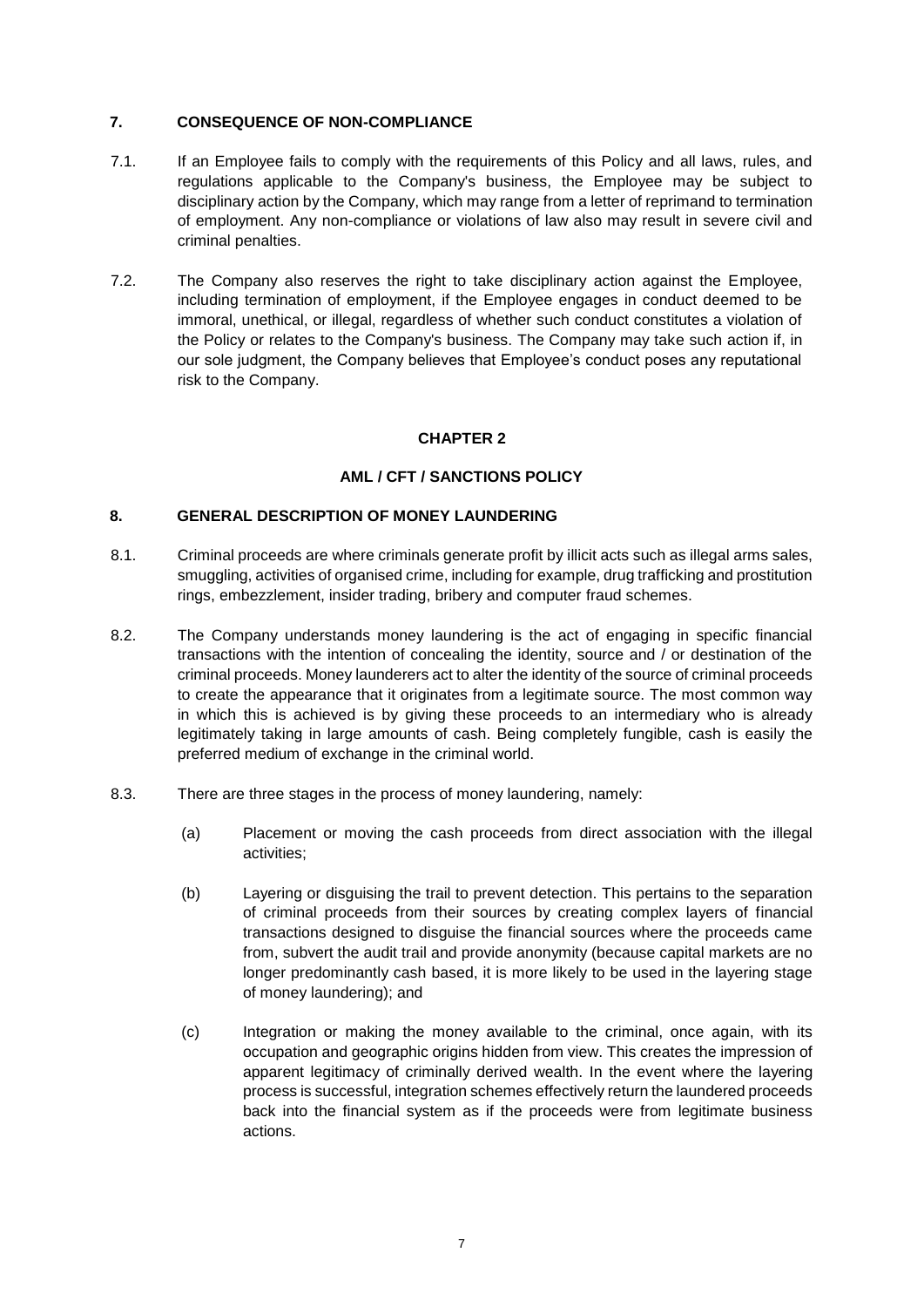## **9. GENERAL DESCRIPTION OF TERRORISM FINANCING**

9.1. The Company understands that terrorist financing refers to the carrying out of transactions involving funds or property that are owned or controlled by terrorists or terrorist organisations or transactions that are linked to or likely to be used in terrorist activities. Terrorists or terrorist organisations require financial support in order to achieve their aims. There is often a need for them to obscure or disguise links between them and their funding sources. Therefore, the terrorist groups must find ways to launder funds regardless of whether the funds are from an illicit or legitimate source in order to be able to use them without attracting the attention of law enforcement agencies.

#### **10. GENERAL DESCRIPTION OF ECONOMIC SANCTIONS**

The Company fully adheres to and complies with the sanctions which are imposed or may be imposed by the Singapore Government or by the MAS, as the case may be. The list of the sanctions which are in place as of the date hereof is available at [https://www.mas.gov.sg/regulation/anti-money-laundering/targeted-financial-sanctions/lists](https://www.mas.gov.sg/regulation/anti-money-laundering/targeted-financial-sanctions/lists-of-designated-individuals-and-entities)[of-designated-individuals-and-entities](https://www.mas.gov.sg/regulation/anti-money-laundering/targeted-financial-sanctions/lists-of-designated-individuals-and-entities)

<https://www.mas.gov.sg/regulation/anti-money-laundering/targeted-financial-sanctions>

<https://www.mas.gov.sg/regulation/anti-money-laundering>

- 10.1. In addition to Singapore sanctions, depending upon the particular facts and circumstances, U.S. primary sanctions may apply to certain Company activities and U.S. secondary sanctions must be considered with respect to all Company activities, even those not otherwise subject to U.S. jurisdiction. As such, in addition to the obligations imposed on the Company by virtue of it being a Singapore company, we have elected to adopt measures to comply with sanctions promulgated by the United States, which are discussed in further detail below.
- 10.2. U.S. sanctions generally apply to U.S. persons, defined to include both individuals and entities, wherever located. They also apply to conduct occurring within the United States by non-U.S. persons, including in situations in which a non-U.S. actor causes another person to violate U.S. sanctions.
- 10.3. As part of its duty to implement and enforce U.S. sanctions programs, the Office of Foreign Assets Control ("OFAC") maintains lists of individuals and entities with whom U.S. persons, and persons acting within the United States, may not do any business, or may not do certain business, absent specific authorization from OFAC. Dealing with such persons may also be sanctionable for non-U.S. persons in a variety of circumstances even when acting entirely outside of the United States.
- 10.4. Although each of the more than 20 sanctions programs administered by OFAC is unique, they all generally involve cutting off access to the U.S. marketplace by prohibiting transactions in certain property (or interests in property) within the U.S. or involving U.S. persons, and/or requiring U.S. persons to block (i.e., freeze) the property of those listed on OFAC's list of Specially Designated Nationals and Blocked Persons (the ''SDN List''). Though not specifically listed in the OFAC SDN List, designations extend to entities that are 50% or more owned, directly or indirectly, by persons on the SDN List (whether alone or in conjunction with other listed persons). As noted above, it may also be sanctionable for non-U.S. persons to deal with SDNs even if such dealings are entirely outside the United States.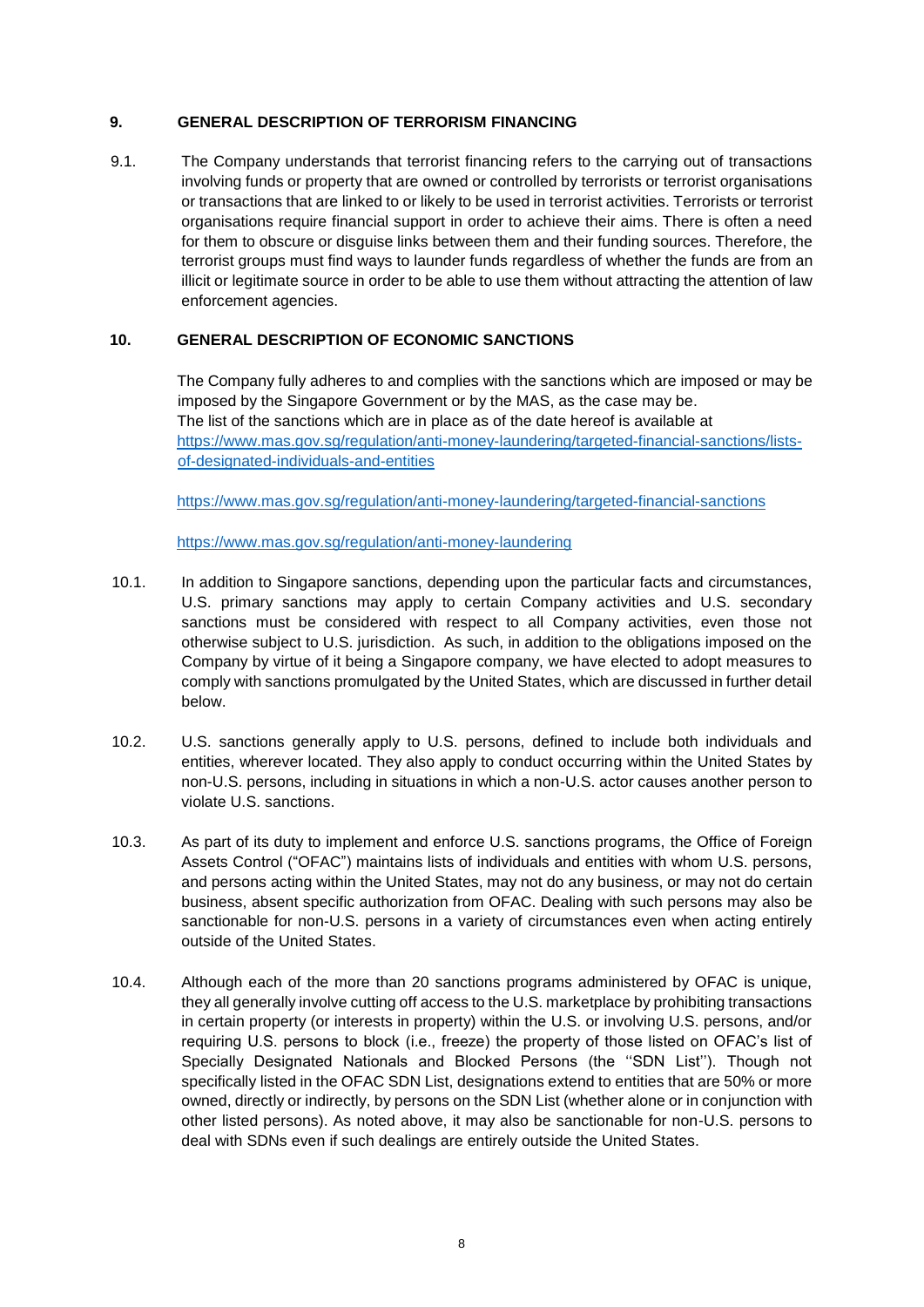- 10.5. In accordance with this Policy, the Company and all Employees are prohibited from engaging in any business or transaction with any individual or entity on the OFAC SDN List, and any entity 50% or more owned by an individual or entity on the SDN List.
- 10.6. In addition to the SDN List, the U.S. government maintains a variety of other sanctions and restrictive trade lists such as the Sectoral Sanctions Identifications List and the Entity List, among others. It is Company policy not to deal with persons contained on such lists absent guidance from U.S. counsel that the contemplated activities are not prohibited or otherwise sanctionable for the Company and other associated persons.
- 10.7. In addition to the targeted sanctions discussed above, the U.S. maintains comprehensive embargoes against a number of jurisdictions, currently, Iran, Cuba, North Korea, Syria, the Crimea region of Ukraine, and the so-called Donetsk People's Republic (DNR) and Luhansk People's Republic (LNR) regions of Ukraine. Dealings with such jurisdictions are generally prohibited for U.S persons or persons acting within the United States and non-U.S. persons may be subject to secondary sanctions for certain dealings involving those jurisdictions. It is against Company policy to conduct any business with jurisdictions subject to comprehensive embargoes, including with the government of such jurisdictions and with persons or entities located in such jurisdictions, incorporated in such jurisdictions, or owned by individuals in such jurisdictions.
- 10.8. OFAC has also imposed sector-based sanctions, including secondary sanctions, against certain countries, including Russian and Venezuela. The Company must carefully review any dealings with such countries to ensure they are not prohibited or otherwise sanctionable under U.S. law. The Compliance Officer, in conjunction with U.S. counsel, shall be responsible for making any such decisions.
- 10.9. Should the Company be in the possession of property or interest in property of an SDN or another person considered blocked under the sanctions laws of the U.S., the Company shall freeze the property of such person and document such freezing. For digital assets, the Company shall place the digital assets in a segregated cold storage wallet, separate from the assets of the Company and any other Company customers.
- 10.10. The private key associated with that wallet shall be held in a secure location as determined by the Compliance Officer. The digital assets shall remain in that wallet until such time as the person is no longer included on the applicable sanctions list. Because the Company is not a U.S. person or person subject to U.S. jurisdiction for purposes of OFAC's reporting requirements, it is not required to file blocked property or rejected transaction reports with OFAC. However, the Compliance Officer in conjunction with company counsel may decide that a report to OFAC or another governmental agency is warranted or required based on the particular facts and circumstances.

## **11. AML / CFT / SANCTIONS RISKS IN RELATION TO CRYPTOCURRENCIES**

- 11.1. The legitimate use of cryptocurrencies offers many benefits such as increased payment efficiency and lower transaction costs. However, the Financial Action Task Force ("**FATF**") has highlighted that the characteristics of cryptocurrencies, coupled with their global reach, present the following AML / CFT risks:
	- (a) The anonymity provided by the trade in cryptocurrencies on the Internet;
	- (b) The limited identification and verification of participants;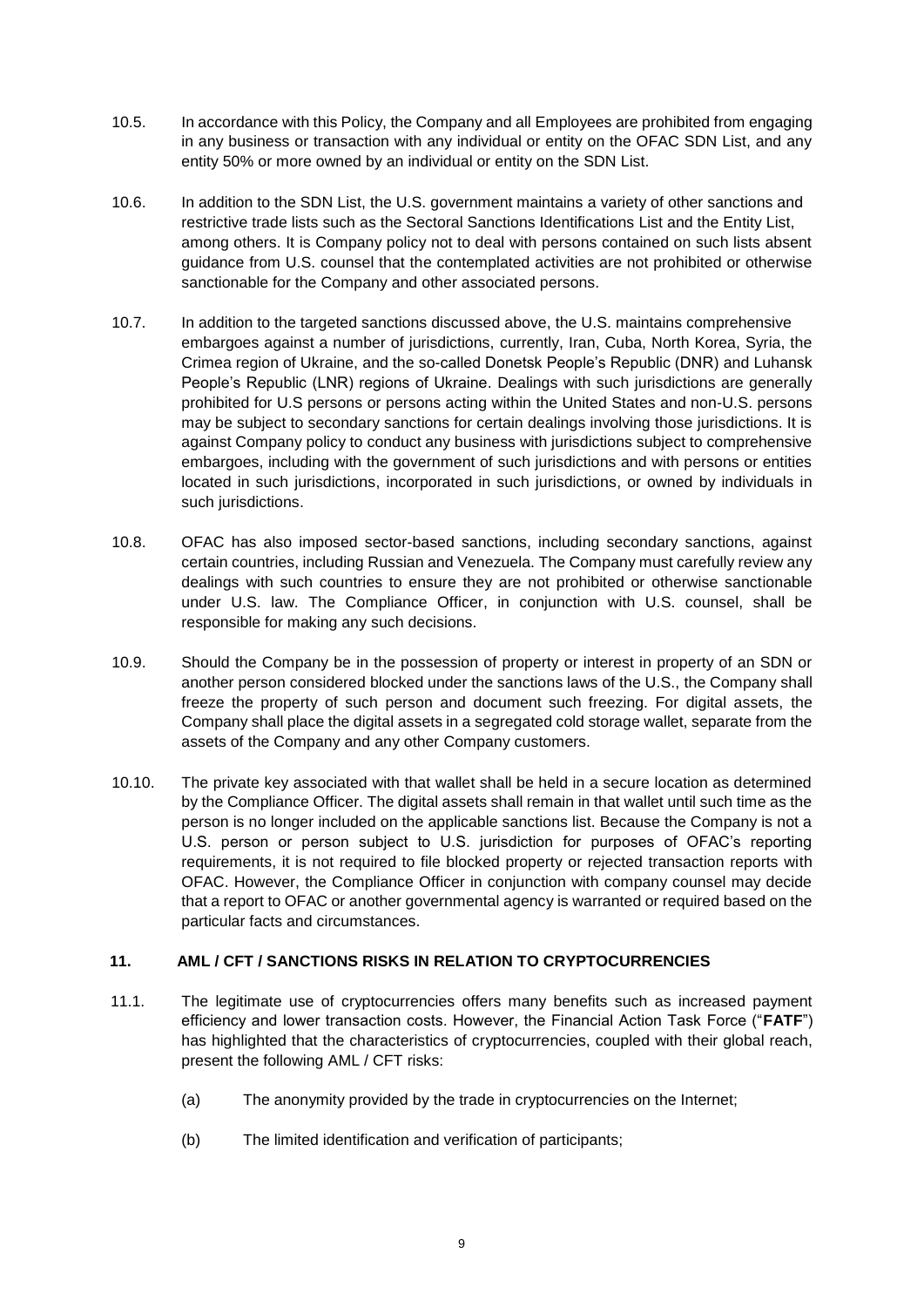- (c) The lack of clarity regarding the responsibility for AML / CFT compliance, supervision and enforcement of these transactions that are segmented across several countries; and
- (d) The lack of a central oversight body.

# **12. PRIMARY AML / CFT / SANCTIONS RESPONSIBILITIES**

- 12.1. The Company adopts the following two primary responsibilities in relation to AML / CFT / Sanctions matters:
	- (a) Conducting its business in conformity with high ethical standards and guarding against undertaking any transaction that is or may be connected with or may facilitate money laundering, terrorist financing, or economic sanctions violations, including the monitoring of possible suspicious transactions; and
	- (b) Whenever and to the fullest extent possible, assist and cooperate with the relevant law enforcement authorities in Singapore and elsewhere (where applicable) in preventing money laundering, terrorist financing, and economic sanctions violations, as well as monitoring and reporting any suspicious Clients or activities.
- 12.2. To mitigate the money laundering, terrorism financing, and economic sanctions risks identified herein, the Company shall:
	- (a) Develop and implement policies, procedures and controls, which are approved by the senior management, for the Company to effectively manage and mitigate the risks that have been identified by the Company or notified to it by any relevant regulatory authorities;
	- (b) Monitor the implementation of those policies, procedures and controls and enhance them if necessary;
	- (c) Perform enhanced measures where higher risks are identified, to effectively manage and mitigate those higher risks; and
	- (d) Ensure that the performance of measures or enhanced measures to effectively manage and mitigate the identified risks address the risk assessment and guidance issued by the relevant authorities from time to time.

# **CHAPTER 3**

#### **CLIENT ONBOARDING**

#### **13. THE COMPANY'S APPROACH TO ONBOARDING**

- 13.1. The Company is responsible for the verification of the identity of its Clients. For its internal purposes, the Company has defined a "**Client"** to be a person (whether a natural person, legal person or legal entity) with whom the Company:
	- (a) Establishes or intends to establish business relations with;
	- (b) Who undertakes or intends to undertake any service from the Company; or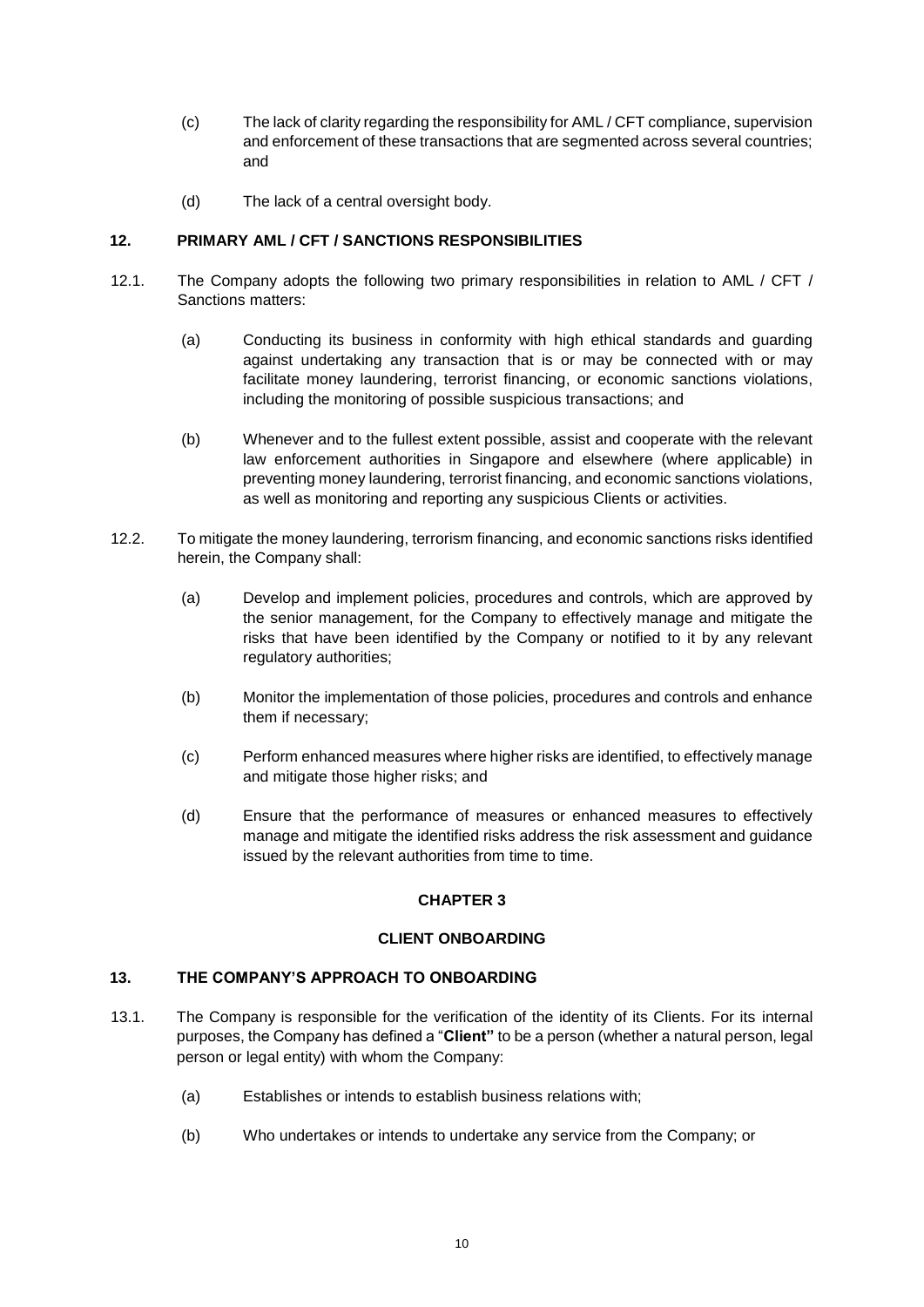- (c) Undertakes or intends to undertake any transaction, on the Company's digital platform (the "**Platform Customer**").
- 13.2. The Company must also take reasonable measures to verify the identities of the beneficial owners of its Clients, including the underlying investors and / or controllers of the Company, or if the Client is a fund, the party who act as fund manager.
- 13.3. For the purposes of a Platform Customer, "beneficial owner" means the natural person who ultimately owns or controls the customer or the natural person on whose behalf a transaction is conducted or business relations are established, and includes any person who exercises ultimate effective control over a legal person or legal arrangement.
- 13.4. The Company has reviewed and will periodically re-assess the arrangements that underlying investors have in place in relation to the prevention of money laundering. The oversight of this process is led by the CO.

# **14. CONDUCTING CLIENT DUE DILIGENCE ("CDD")**

- 14.1. CDD shall be conducted on each prospective Client before entering into business relations with such prospective Client.
- 14.2. The Company takes the following measures to conduct CDD:
	- (a) Gathering CDD data from prospective Clients including such additional information deemed appropriate after the Company has reviewed the preliminary data received;
	- (b) Reviewing the CDD data collected;
	- (c) Conducting the simplified CDD as per Paragraph 16;
	- (d) If required, conducting enhanced CDD as per Paragraph 17 below;
	- (e) Based on the foregoing, approving or rejecting the prospective Client's application to be onboarded as a Client, as well as documenting such approval or rejection and the basis for such decision.
- 14.3. Where irregular data, information or any anomalies arise in the course of the CDD, the Company shall not share any such anomalies of the CDD with Clients (other than a statement notifying the prospective Client that he / she has not satisfied the Company's onboarding requirements.
- 14.4. In the event business relations are established prior to completion of the Company's CDD procedures, the reasons and process for managing money laundering and terrorist financing risks shall be documented and approved by the CO.
- 14.5. At this time, the transactions with Platform Customers are considered most high-risk for the Company relative to its other business activities and therefore this section of Policy focusses on AML/CFT procedures followed for Platform Customers.

### **15. BASIC CLIENT INFORMATION REQUIRED**

15.1. In all cases, the Company will obtain the following information from prospective Clients who are Platform Customers (the "**Basic Information**"):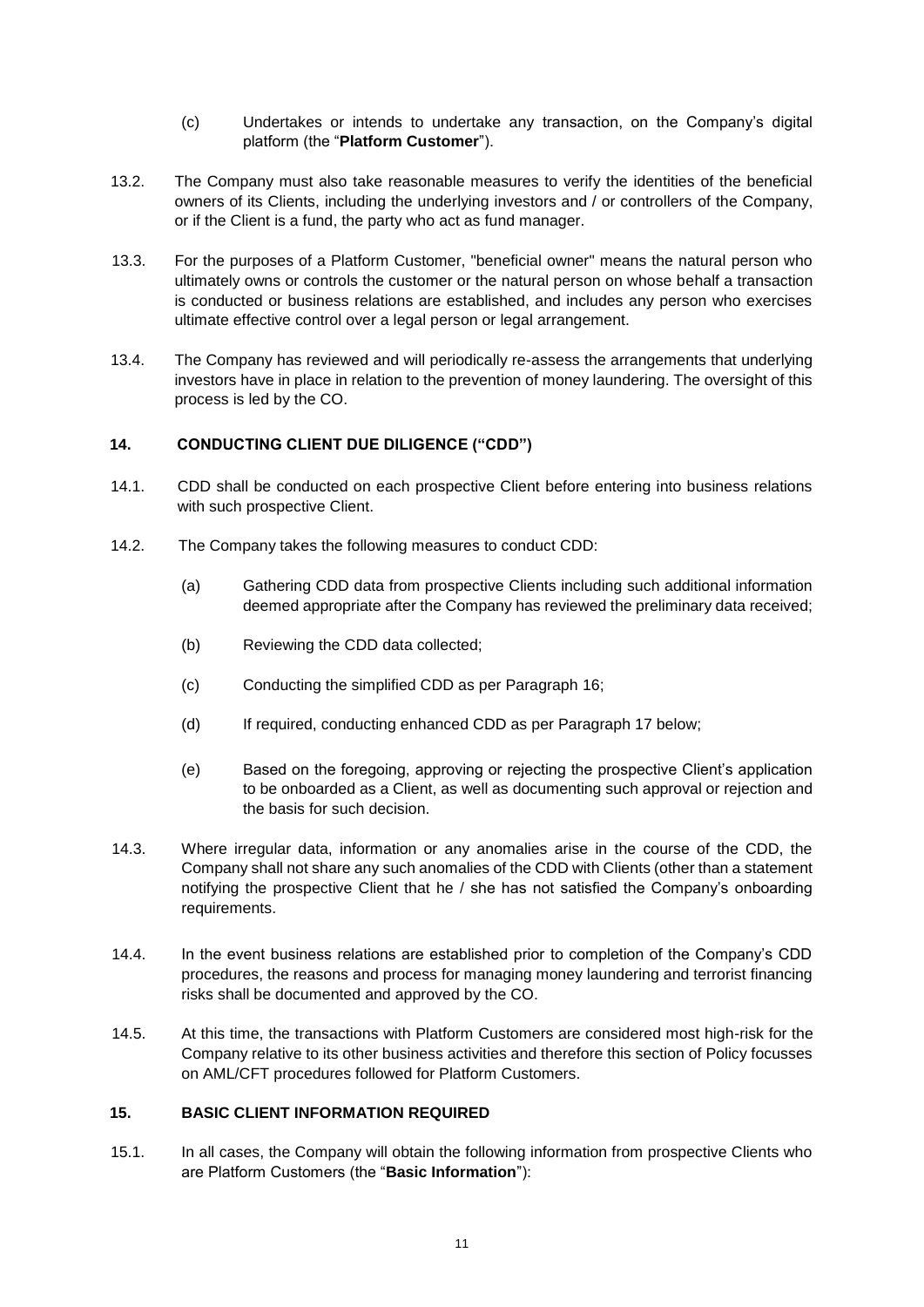- (a) Identity verification in the form of a photo of the client (which would be in the form of a "selfie" in an approved format);
- (b) The Client's name;
- (c) Date and place of birth (if Client is a natural person), or date and place of incorporation or registration (if Client is a legal entity);
- (d) Primary citizenship;
- (e) Gender (if Client is a natural person);
- (f) Email address;
- (g) Residential address;
- (h) Proof of a current residential address or proof of a current registered entity address (such as a bank statement, electricity or water bill issued within the last three months); and
- (i) If the Client is a natural person, proof of identification with a photograph in the form of a passport (which shall include a unique identification number, such as a passport number) or, if permitted, another document such as an identity card or a birth certificate number. If the Client is a legal entity, proof of registration or incorporation (such as a certificate of incorporation or registration, which shall include a unique entity number).

#### **16. RISK-SCORING APPROACH**

- 16.1. For Platform Clients who are subject to CDD procedures as above, the Company will conduct identity verification and KYC checks. The Company conducts identity verification and KYC checks through the process set out in the process flow attached hereto as Appendix 7 hereto and under which:
	- (a) The Company seeks the assistance of Service Providers for the identity verification and other KYC checks through an API linking to the Company's platform; and
	- (b) The CO thereafter manually approves or declines each transaction or asks for more information from the Client.
- 16.2. In general, CDD comprises the following activities:
	- (a) Identifying the prospective Client by obtaining certain information; and
	- (b) Verifying the identification information obtained.
- 16.3. The Company applies a risk-assessment process to assess the risk profile of a prospective Client for the purposes of determining the level of CDD. Appendix 1 hereto sets out certain resources that the Company will use to determine country specific risks and Appendix 2 sets out the Company's current determination of "**Current High-Risk and Prohibited Countries**" (which is updated from time to time) based on specific inherent risks and prohibitions that may change over time. Each country listed in Appendix 2 is a "**High-Risk or Prohibited Country**" and the Company shall decline to conducted business with any Clients located in such jurisdictions, including entities incorporated in, operating from, or beneficially owned by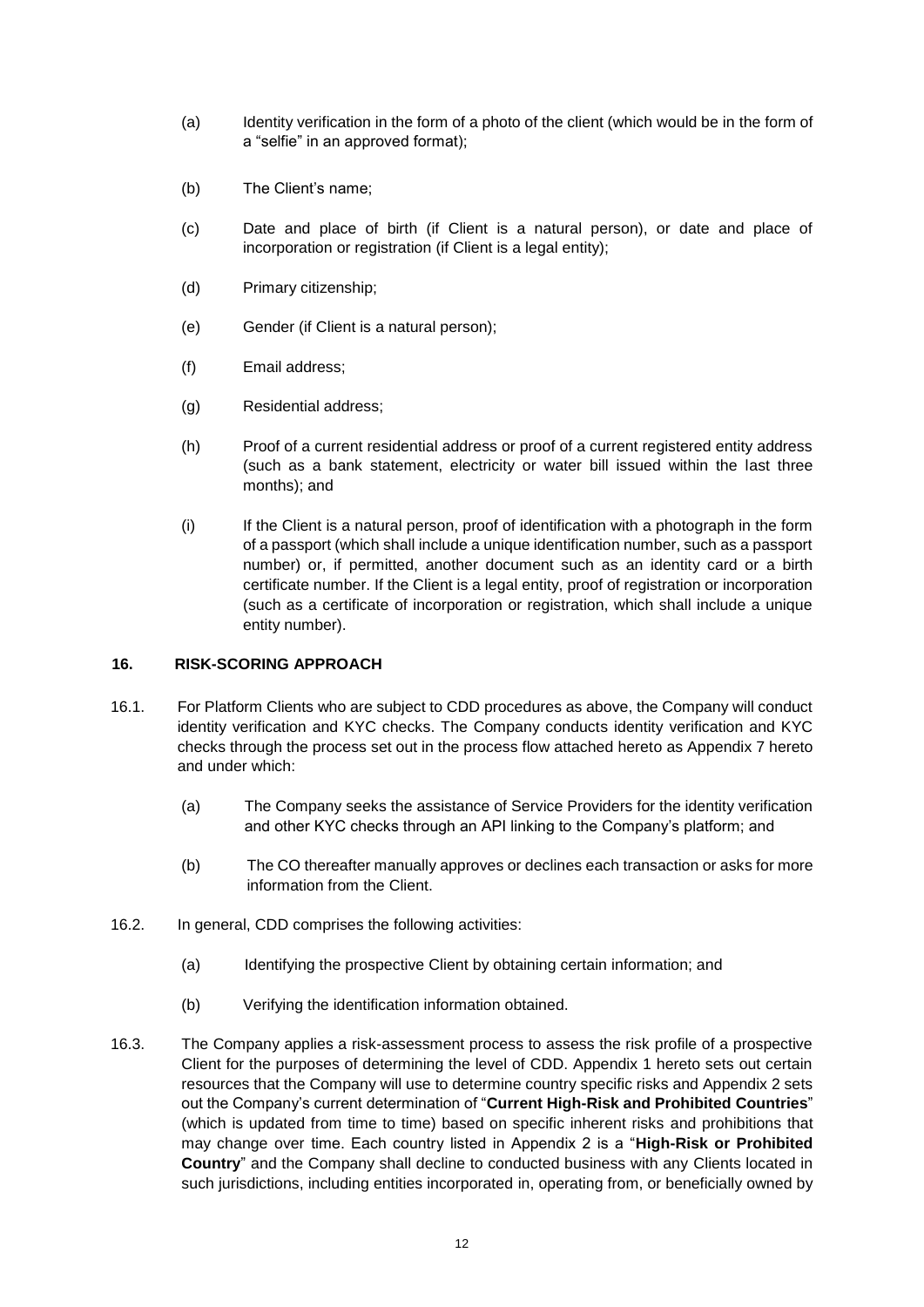persons located in such countries. The Company has also noted that the following countries are generally perceived to have a relatively higher AML/CFT risks: Afghanistan, Haiti, Myanmar, Laos, Mozambique, Sierra Leone, Senegal, Kenya, Yemen and may be more likely to subject to Clients from those countries to enhanced CDD.

- 16.4. Given that the Company's business has a nexus to cryptocurrencies, as part of the CDD process, it may also conduct certain checks on the address used by a Platform Client for receiving or transmitting funds. For this purpose of conducting checks on the address, it may request a Service Provider for assistance from time to time.
- 16.5. The Company will also base its risk assessment on such local or international resources that become available from time to time. One such resource is the Virtual Assets Red Flag Indicators of Money Laundering published by the FATF in September 2020 (https://www.fatfgafi.org/publications/methodsandtrends/documents/virtual-assetsredflagindicators.html) which highlighted the following risks in particular:
	- (a) Technological features that increase anonymity such as the use of peer-to-peer exchanges websites, mixing or tumbling services or anonymity-enhanced cryptocurrencies;
	- (b) Geographical risks criminals can exploit countries with weak, or absent, national measures for virtual assets;
	- (c) Transaction patterns that are irregular, unusual or uncommon which can suggest criminal activity;
	- (d) Transaction size if the amount and frequency has no logical business explanation;
	- (e) Sender or recipient profiles unusual behavior can suggest criminal activity; and
	- (f) Source of funds or wealth which can relate to criminal activity.

#### **17. ENHANCED CDD**

- 17.1. Enhanced CDD may be required for a Client if:
	- (a) The Client or any natural person appointed to act on behalf of the Client, any connected party to the Client or any beneficial owner of the Client is a PEP (as described in greater detail in Appendix 4), or a family or close associate of a PEP; or
	- (b) Were any other red flags or potential red flags arise during the onboarding process.
- 17.2. An Employee must undertake the following additional steps as part of enhanced CDD:
	- (a) Obtaining approval from the Company's senior management (CO) to establish or continue business relations with the prospective Client;
	- (b) Establishing the source of wealth and source of funds of the Client and any beneficial owner of the prospective Client; and
	- (c) Conducting, during the course of business relations with the Client, enhanced monitoring of business relations with the Client. In particular, the Employee handling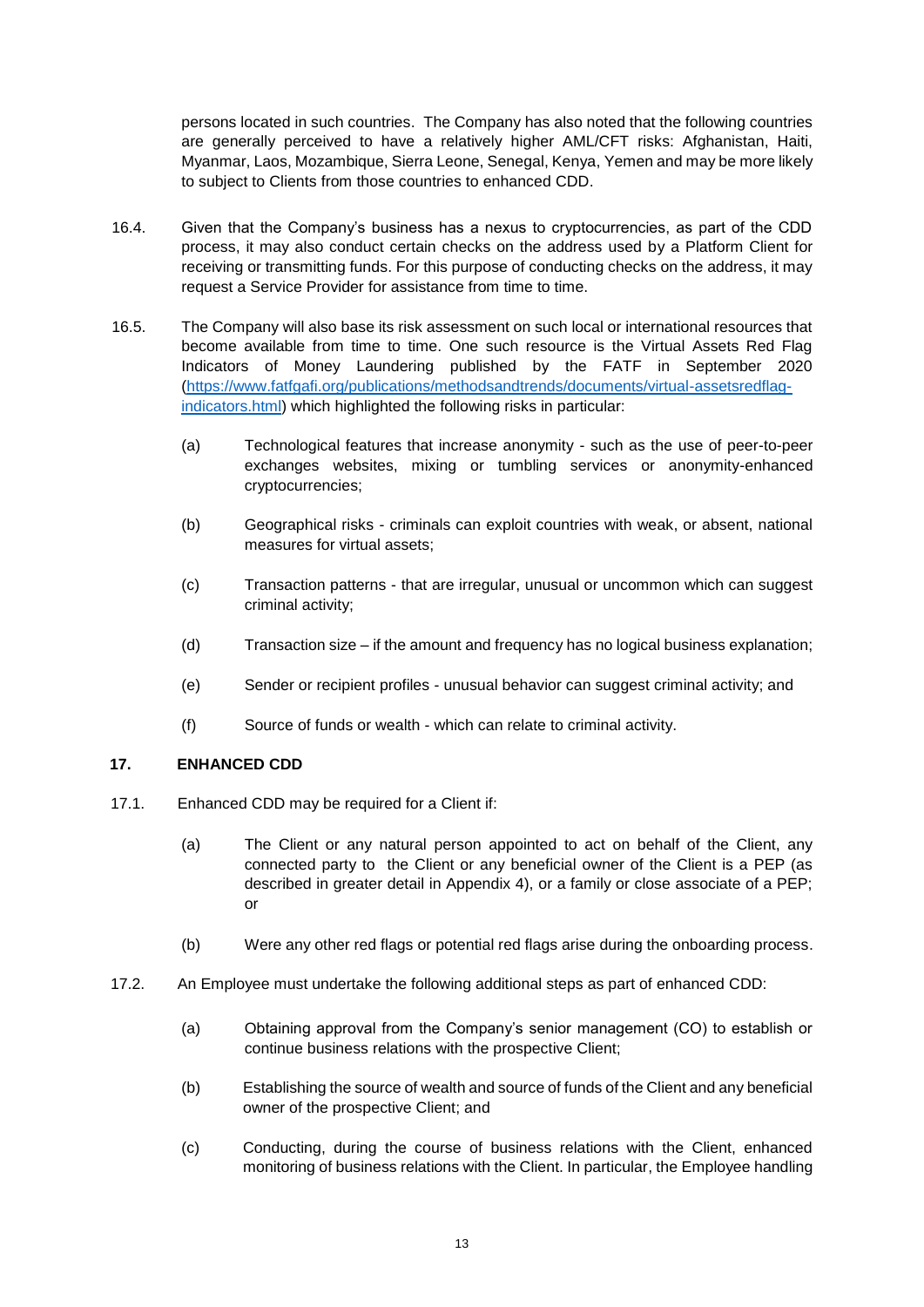the Client's matters shall increase the degree and nature of monitoring, in order to determine whether the transactions and / or activities appear unusual or suspicious.

- 17.3. In cases which require enhanced CDD, the Company will require the prospective Client to provide either original or certified copies of the items Paragraph 15.1 (h) and (i). Certified documents must be certified by a qualified third party such as a notary public. The certifier must sign and date the copy document (printing his / her name clearly in capitals underneath) and clearly indicate his / her position or capacity on it and provide his / her contact details. The certifier must also state that it is a true copy of the original document. The completion of this exercise will be documented by the CO.
- 17.4. In the event the enhanced CDD is successfully completed and the review by the Service Provider (if any) does not yield any anomalies and the CO is satisfied that there is no AML/CFT/sanctions risk in relation to the Client, the Company may establish business relations with the prospective Client.
- 17.5. In the event the review by the Service Provider yields any anomalies, the application of the prospective Client to establish business relations with the Company will be provisionally declined (subject to a further review by CO, which may include further procedures being undertaken).

# **18. PROHIBITED JURISDICTIONS**

- 18.1. The Company has determined that it will not engage in any business relationships with Clients located in certain jurisdictions where such conduct may expose the Company to legal risk or is otherwise considered high risk. These jurisdictions are enumerated in the list of High Risk and Prohibited Countries in Appendix 2. This restriction applies to individuals as well as entities that are organized in, operating from, or have beneficial owners located in such jurisdictions. In order to ensure the Company does not engage in business relationships with such persons it has taken a number of steps:
	- (a) The Company has implemented a Platform Customer onboarding process, which includes a robust KYC process, including collection of a governmental ID and proof of address;
	- (b) The Company has implemented IP geoblocking such that persons located in prohibited jurisdictions are unable to access the Platform or see the website;
	- (c) The Company uses blockchain analytics through a Service Provider that look for wallets known to be associated with prohibited jurisdictions;
	- (d) The Company makes clear on its website, including in its terms of service, that it does not service persons located in a prohibited jurisdiction.

#### **19. SCREENING CHECKS BY SERVICE PROVIDERS**

- 19.1. As part of the basic CDD checks, the Service Provider will, upon receiving the Basic Information, screen each prospective Client against its databases for the compliance matters referred to therein.
- 19.2. In the event of a screening hit, the Company will exercise its discretion and judgement to determine whether the prospective Client should continue to be treated as a high-risk Client, having regard to the risks and circumstances of each case. The Company may decide to conduct enhanced CDD in accordance with Paragraph 17 on the prospective Client, conduct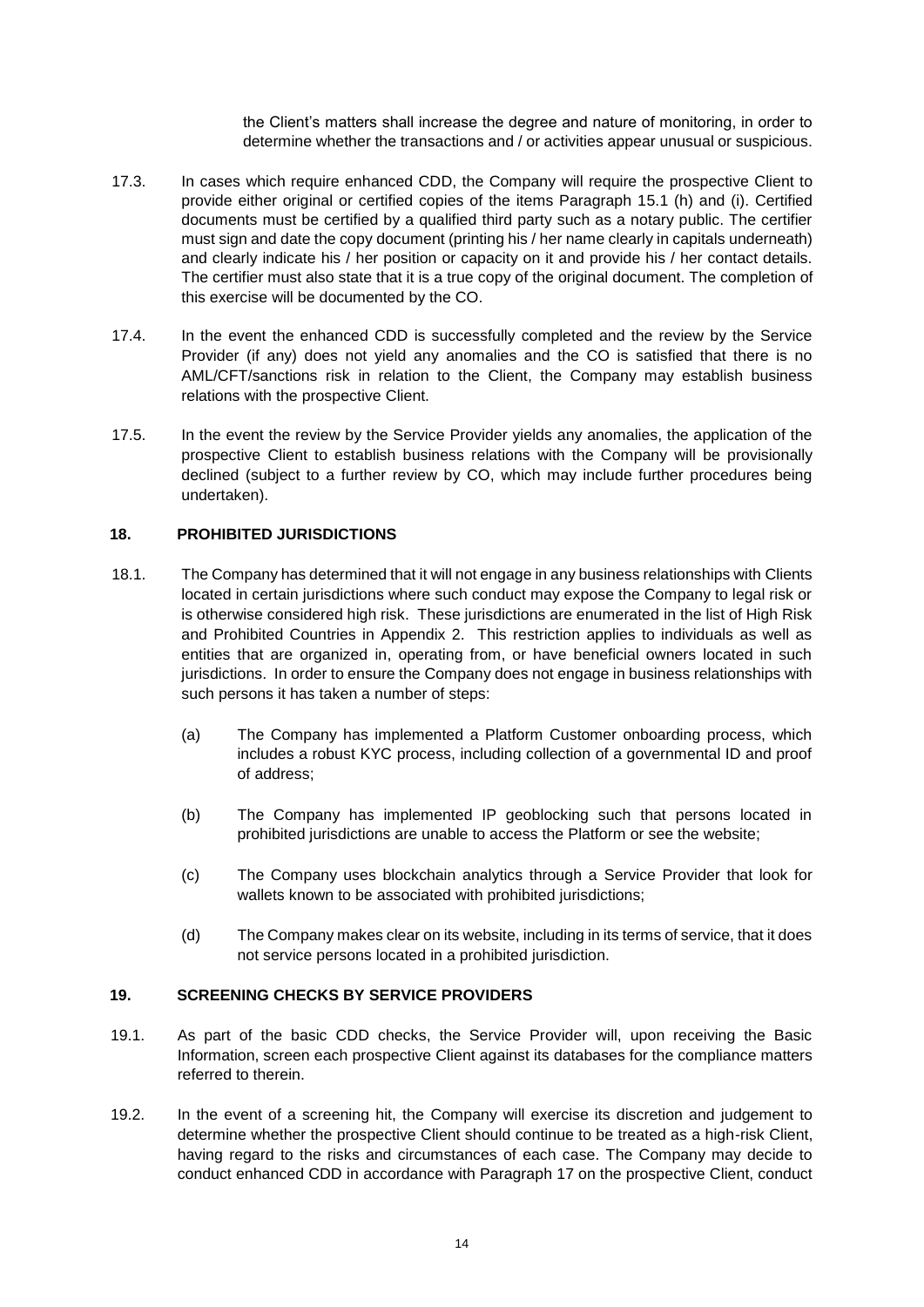additional procedures or escalate the case to the CO for a decision as to whether the Company will onboard the prospective Client.

- 19.3. The rationale for approving a prospective Client with the presence of such a screening hit shall be documented pursuant to Paragraph 14.2 (e) above.
- 19.4. In addition to the prospective Client's high-risk status, factors such as the age and nature of a screening hit may be considered to present a greater or lesser risk of money laundering and terrorist financing. Attention will be paid to membership applications and transactions with Clients from or residing in countries that have inadequate AML / CFT measures.
- 19.5. The Company will liaise with the Service Provider to ensure that the additional checks are adequate, and upon request, the Service Provider will provide the Company with the list of databases that the Service Provider uses for screening.
- 19.6. While the Company remains responsible for conducting these checks, it uses the help of Service Providers from time to time to conduct the checks as detailed in Paragraph 4.4(b) above.

#### **CHAPTER 4**

#### **ONGOING MONITORING AND CONTINUING COMMITMENT**

## **20. OBLIGATIONS UNDER THE CDSA**

- 20.1. In accordance with section 70D in Part VA, where an organisation knows or has reasonable grounds to suspect any matter referred to in section 39(1) of the CDSA, the organisation must disclose the matter to a Suspicious Transaction Reporting Office ("**STRO**") under the CDSA by way of a suspicious transaction report ("**STR**"). The CDSA requires a suspicious transaction report to be made as soon as is reasonably practicable.
- 20.2. It is important to note that under the CDSA, the mere failure to disclose suspicious transactions can itself be considered an offence. This is regardless of whether the transaction is eventually discovered to have involved criminal proceeds or not. If convicted, such a person could be fined up to S\$250,000 and/or imprisoned up to 3 years, while a business can be fined up to S\$500,000.
- 20.3. If a suspicious transaction report is made in good faith, the disclosure will not be a breach of any restriction upon the disclosure imposed by law, contract or the rules of professional conduct (sections 39(6) and (8) CDSA).
- 20.4. In proceedings under the CDSA against a person for an offence (under section 43 or section 44 of the CDSA), he will be deemed not to have knowledge of the matters referred to in the STR (section 40 CDSA).
- 20.5. STRs must be lodged with the STRO via their online reporting system SONAR at https://www.police.gov.sg/SONAR. This requires registering for an account. The CO of the Company should so register so that when necessary, they can make their STR without delay.
- 20.6. It should be noted that reports filed under SONAR are received by the Suspicious Transaction Reporting Office (STRO) and used as intelligence. If there is a situation requiring a police investigation, then a police report should be filed with the Singapore police.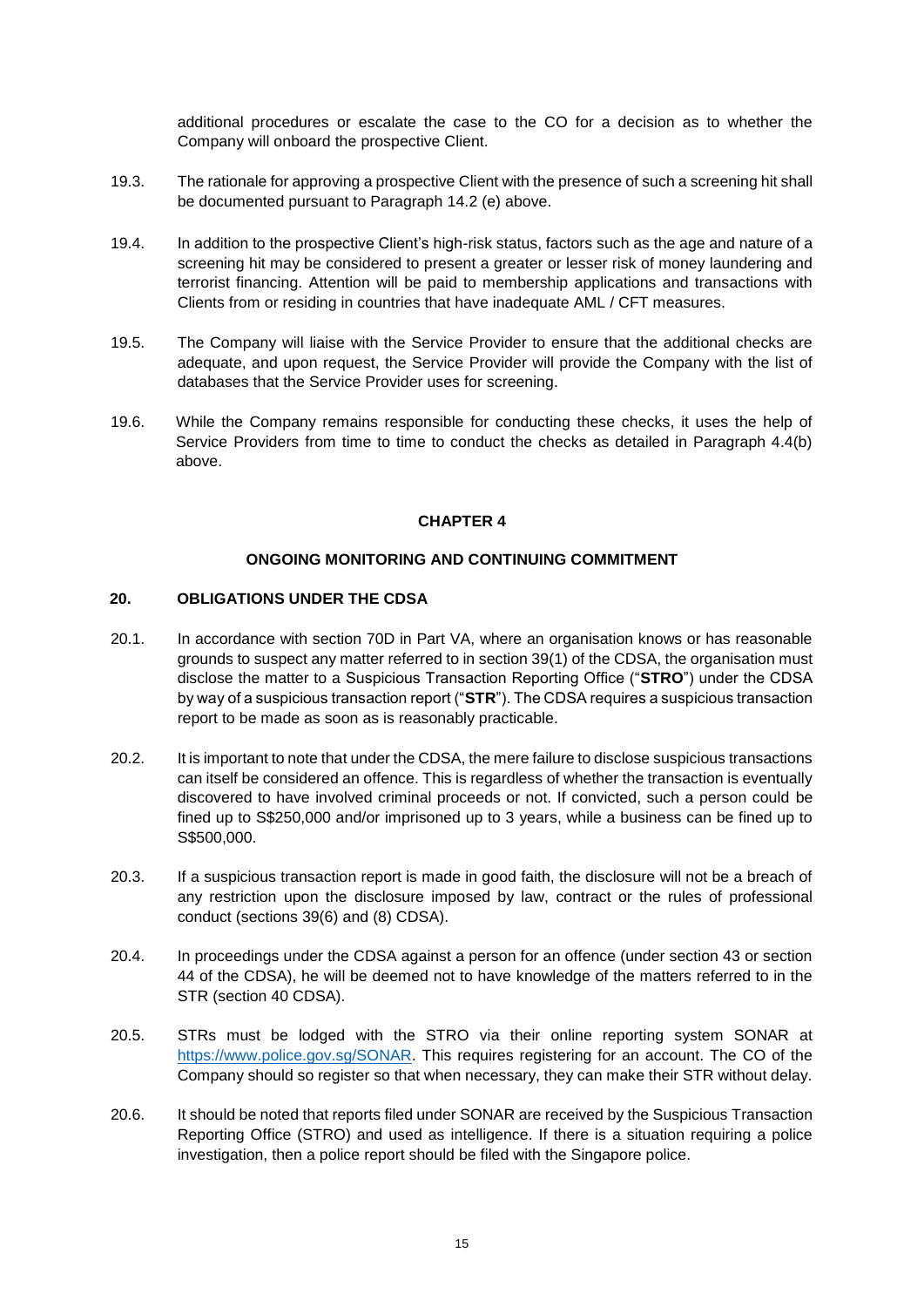# **21. OBLIGATIONS UNDER THE TSOFA**

- 21.1. There is a duty under section 8(1) of the TSOFA for every person in Singapore and every citizen of Singapore outside Singapore who has (inter alia) information about any transaction or proposed transaction in respect of any property belonging to any terrorist or terrorist entity, to file a suspicious transaction report. Failure to do so is an offence. The report can be made through SONAR.
- 21.2. If a person knows or has reasonable grounds to suspect that a suspicious transaction report has been made; it would be an offence (section 48 of the CDSA and section 10B of the TSOFA) to disclose to any other person information or any other matter which is likely to prejudice any investigation which might be conducted following the disclosure.

# **22. OBLIGATIONS OF ENTITIES THAT ARE LICENSED UNDER THE PS ACT**

22.1. The "crypto travel rule" was implemented in Singapore for entities that are licensed for certain services under the PS Act through Notice PSN02 issued by the MAS [https://www.mas.gov.sg/regulation/notices/psn02-aml-cft-notice---digital-payment-token](https://www.mas.gov.sg/regulation/notices/psn02-aml-cft-notice---digital-payment-token-service)[service](https://www.mas.gov.sg/regulation/notices/psn02-aml-cft-notice---digital-payment-token-service)

The Notice has been in effect since January 28, 2020, and was further specified by MAS' Guidelines to Notice PSN02, issued on March 16, 2020

<https://www.mas.gov.sg/regulation/guidelines/guidelines-to-notice-psn02-on-aml-and-cft---dpt>

Section 13 of the Notice sets forth the obligations of VASPs when sending or receiving digital payment tokens on account of an originator or a beneficiary.

#### **23. MONITORING AND SUSPICIOUS TRANSACTION REPORTING**

- 23.1. The Company will monitor, on an ongoing basis, its account relationships with its Clients. The Company will observe the conduct of the Clients' account and scrutinise transactions undertaken throughout the duration of the business relations to ensure that the transactions are consistent with the Company's knowledge of the Client, the risk profile and, where appropriate, the source of the Clients' funds.
- 23.2. Employees should pay special attention to all complex, unusually large or unusual patterns of transactions undertaken throughout the course of the business relations, particularly any transactions that have no apparent or visible economic or lawful purpose.
- 23.3. Therefore, if an Employee has observed that a particular Client has been deemed to be of "High Risk" under the criteria set out in the Risk Detection Scenarios Table set out in Appendix 3, then the Employee must report to the CO.

# **24. SUSPICIOUS TRANSACTION REPORTING**

24.1. If you are suspicious about a Client, you should as a first step request more information from the Client. You must decide if the explanation received is reasonable and legitimate and if not, you should report the transaction to the CO, who shall also be the Company's designated officer in charge of AML / CFT matters who shall be the CO for the time being. In the future, the Company may appoint a dedicated officer as the "**AML / CFT Officer**" who shall act in place of the CO in relation to the specific responsibilities identified herein. A template of the report which you may submit to the CO is attached hereto as Appendix 5.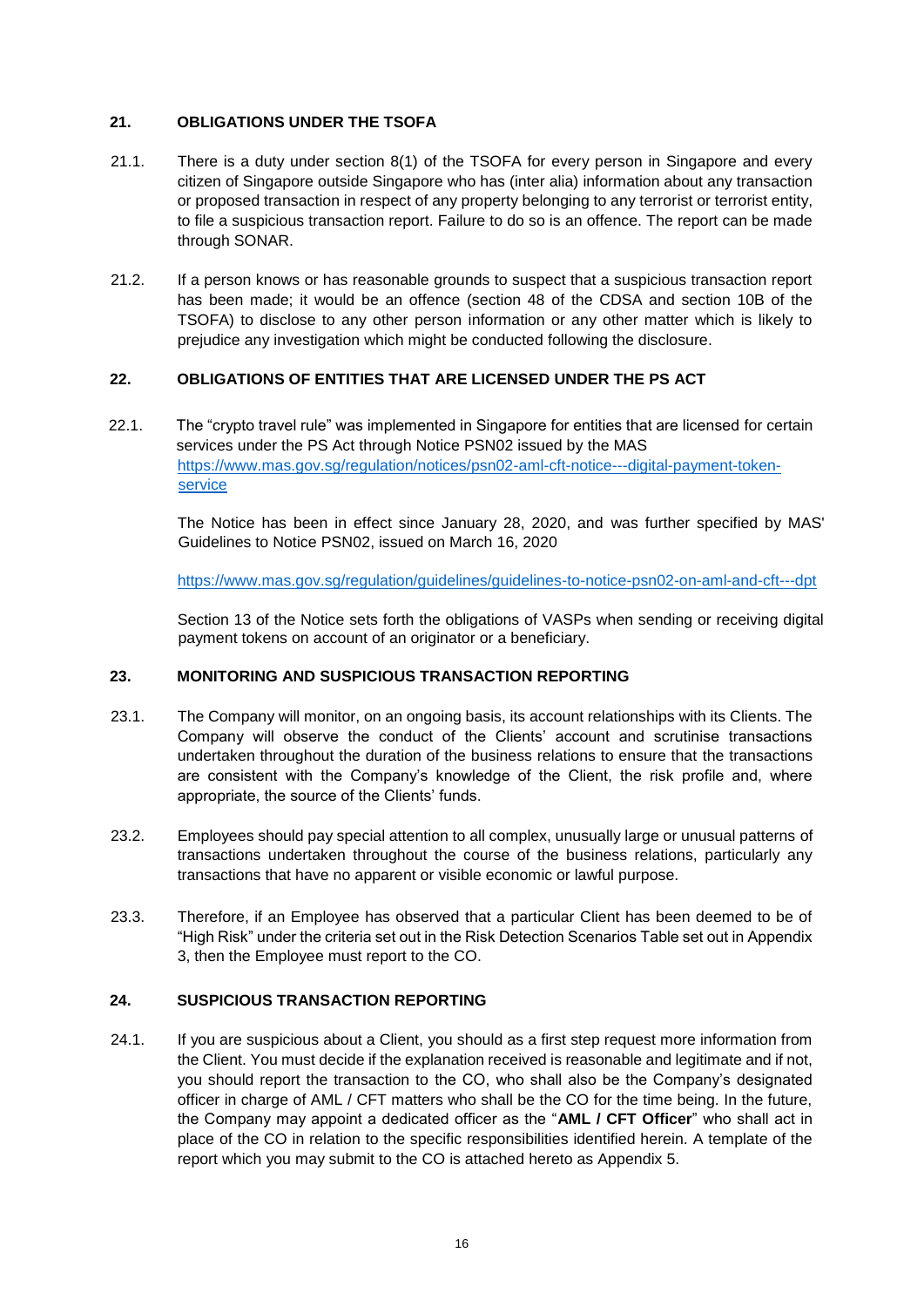- 24.2. The following are some relevant factors (though not exhaustive) that an Employee should be mindful of when seeking to identify a suspicious transaction or activity:
	- (a) Is the Client known personally;
	- (b) What is the Client's economic / financial status, employment history, behaviour and general background;
	- (c) Does the transaction or activity make sense for that particular Client;
	- (d) Are the transactions in keeping with the normal practice in the market to which it relates, with reference to the market, size and frequency;
	- (e) Is the transaction to be settled in the normal manner;
	- (f) Is the role of any agent involved in the arrangement unusual;
	- (g) Are the reasons for the transaction or activity transparent and understandable, or is there a cheaper, easier or more convenient method available, which the Client appears to be avoiding;
	- (h) Are the Client's instructions structured in such a way that the economic or lawful purpose of the instruction is not apparent or is absent entirely;
	- (i) When asked to explain the circumstances or the transaction, is the Client evasive or gives explanations which do not stand up to reasonable scrutiny?
- 24.3. When there has been a detection that amounts to reasonable grounds to suspect that a transaction or activity is related to the attempted commission or commission of a money laundering or terrorist financing offence an STR must be filed with the STRO.

#### **25. TIPPING-OFF**

- 25.1. It is critical that the Employees do not:
	- (a) Express their suspicion within earshot of others;
	- (b) Discuss the matter with any of their colleagues, including their manager, either before or after notification; and
	- (c) Discuss the matter with the Client or any of his / her affiliates or professional advisers.

Any of the above could cause an Employee to commit the offence of "tipping off" which may result in a criminal conviction.

- 25.2. Under Section 48 of the CDSA, any person who shall be guilty of an offence and shall be liable on conviction to a fine not exceeding S\$250,000 or to imprisonment for a term not exceeding 3 years or to both if such person:
	- (a) Knows or has reasonable grounds to suspect that an authorised officer is acting, or is proposing to act, in connection with an investigation which is being, or is about to be, conducted under or for the purposes of this Act or any subsidiary legislation made thereunder; and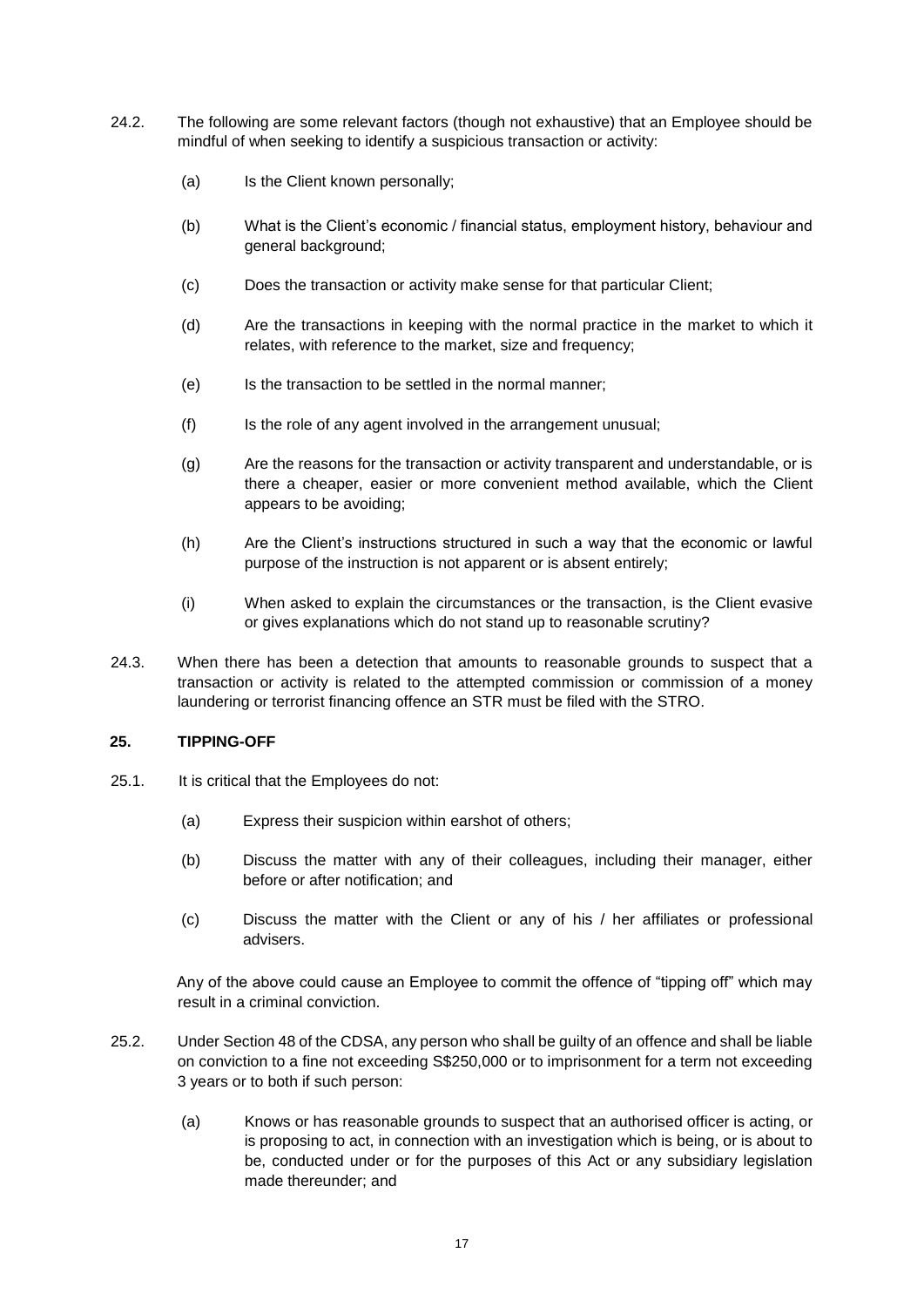(b) Discloses to any other person information or any other matter which is likely to prejudice that investigation or proposed investigation.

# **26. ADDITIONAL OBLIGATIONS IN RELATION TO CASH REPORTING**

- 26.1. Under Section 48E of the CDSA, an organisation is required to report receipt of cash exceeding the value of S\$20,000.00 which originates from outside Singapore.
- 26.2. Accordingly, each Employee should be cautious when receiving unusual amounts of cash from a client and in particular, bear in mind the above obligation.

# **27. REFRESHER CDD**

- 27.1. It is a basic requirement that CDD information be kept up to date. If a Client wishes to update its CDD information or the Company becomes aware that the CDD information is out-of-date, the CO will initiate the risk assessment procedure in Paragraph 16 prior to any new transaction or activity with such Client. It is noted that the Service Providers of the Company will update the KYC checks conducted on the Platform Clients at certain periodic intervals and the results of these checks shall be escalated to the CO for further action if required.
- 27.2. In addition, the Company will require the Clients to undergo mandatory refresher CDD on a periodic basis. At a minimum:
	- (a) Clients who were approved on the basis of simplified CDD in Paragraph 16 above will undergo a refresher CDD every three years;
	- (b) Clients who were approved on the basis of enhanced CDD in Paragraph 17 above will undergo a refresher CDD every year.

#### **28. TRAINING**

- 28.1. The CO will ensure that appropriate levels of training are provided to all Employees. The CO will decide on the training to be provided for the Employees on an annual basis, including the subject matter, delivery method and timing. A record of the training completed by each Employee shall be kept by the CO. An annual review of the Company's operations will be undertaken by the CO to see if certain Employees require specialised additional training.
- 28.2. All Employees of the Company must attend training in relation to AML / CFT at least once every two years.
- 28.3. The CO shall monitor the effectiveness of the training provided to the Employees. This may be achieved by:
	- (a) Testing the Employees' understanding of the Company's policies and procedures to combat money laundering and terrorism financing, their obligations under relevant laws and regulations, and their ability to recognise suspicious transactions;
	- (b) Monitoring the Employees' compliance with the Company's AML / CFT policies, procedures and controls as well as the quality and quantity of internal reports so that further training needs may be identified, and appropriate action taken; and
	- (c) Monitoring attendance and following up with the Employees who miss such training without reasonable cause.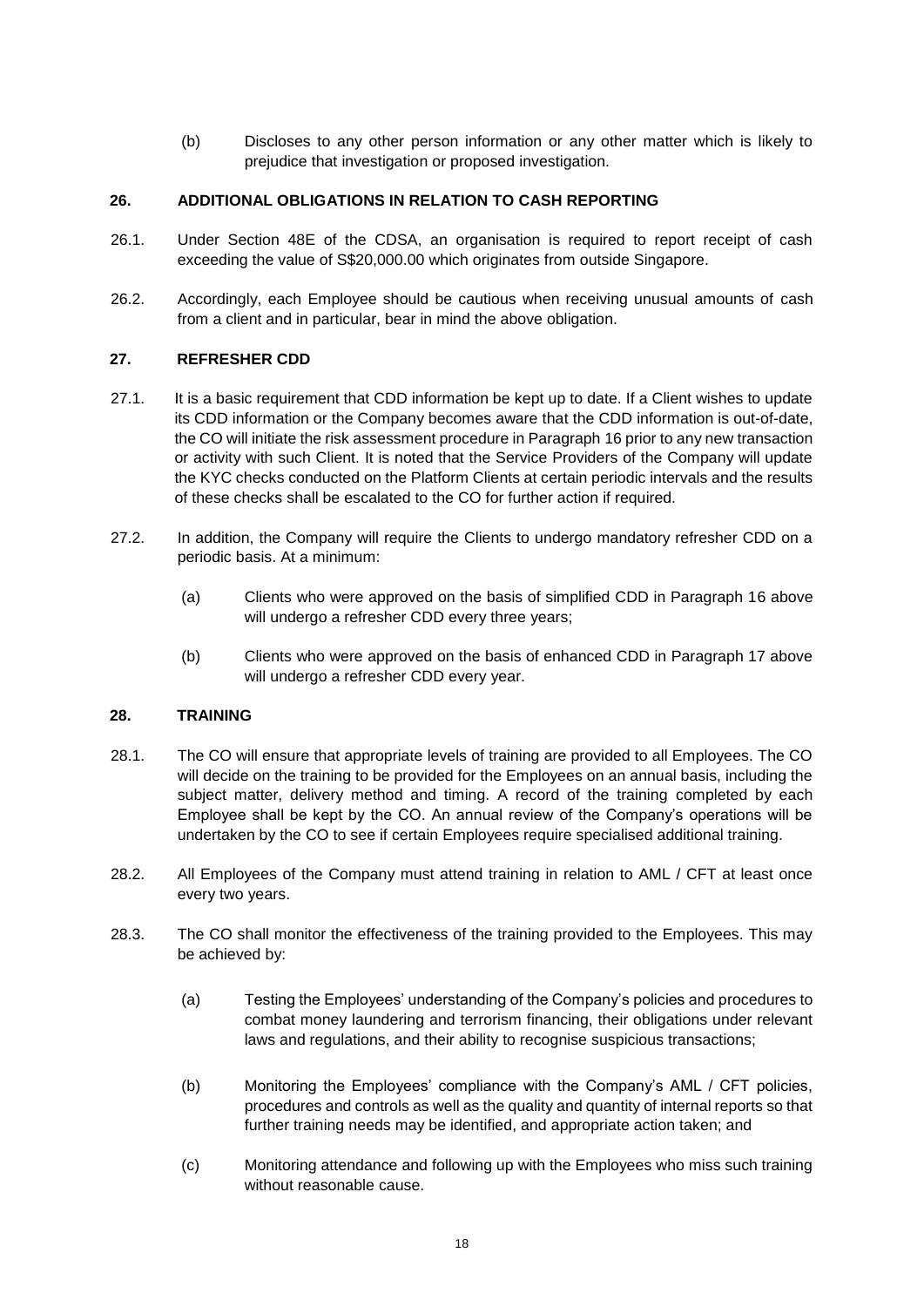- 28.4. The CO shall conduct periodic training for the Employees regarding the reporting structure and process in the event of receiving an inquiry from a regulatory authority (as described in Paragraph 31 below) to ensure accurate and timely provision of information to the competent authority or authorized officer.
- 28.5. In addition to the above, Employees who are acting in the capacity of a Company representative shall undertake continuous education to keep abreast of developments (in particular, regulatory developments) and enhance their professionalism in the industry.
- 28.6. The senior management shall ensure that:
	- (a) Employee training needs are assessed at the outset and at regular intervals (or when their roles change);
	- (b) Training and support are provided to ensure satisfaction of any prevailing or applicable industry regulation;
	- (c) Regular reviews of the training are conducted;
	- (d) Technical knowledge, skills, expertise and changes in market requirements and regulations are taken into account; and
	- (e) Adequate records are maintained at all times for at least five years after the Employee ceases to carry on the relevant activity for the Company.

# **29. RECORD KEEPING**

- 29.1. The CO must:
	- (a) Ensure that documents are kept such that any individual transaction can be reconstructed (including the amount and type of currency involved) so as to provide, if necessary, evidence for prosecution of criminal activity;
	- (b) Comply with the record retention periods:
		- i. For CDD information relating to the business relations, the account files and business correspondence, a period of at least five years following the termination of such business relations or completion of such transactions;
		- ii. For data, documents and information relating to a transaction, a period of at least five years following the completion of the transaction;
	- (c) Retain data, documents and information as originals or copies, in paper or electronic form or on microfilm, provided that they are generally admissible as evidence in a court of law;
	- (d) Retain records of Clients or transactions for a Client pertaining to a matter which is under investigation or which has been the subject of an STR, or order from any competent regulatory authority; and
	- (e) Keep records of all transactions referred to the competent regulatory authority, together with all internal findings and any related analysis done.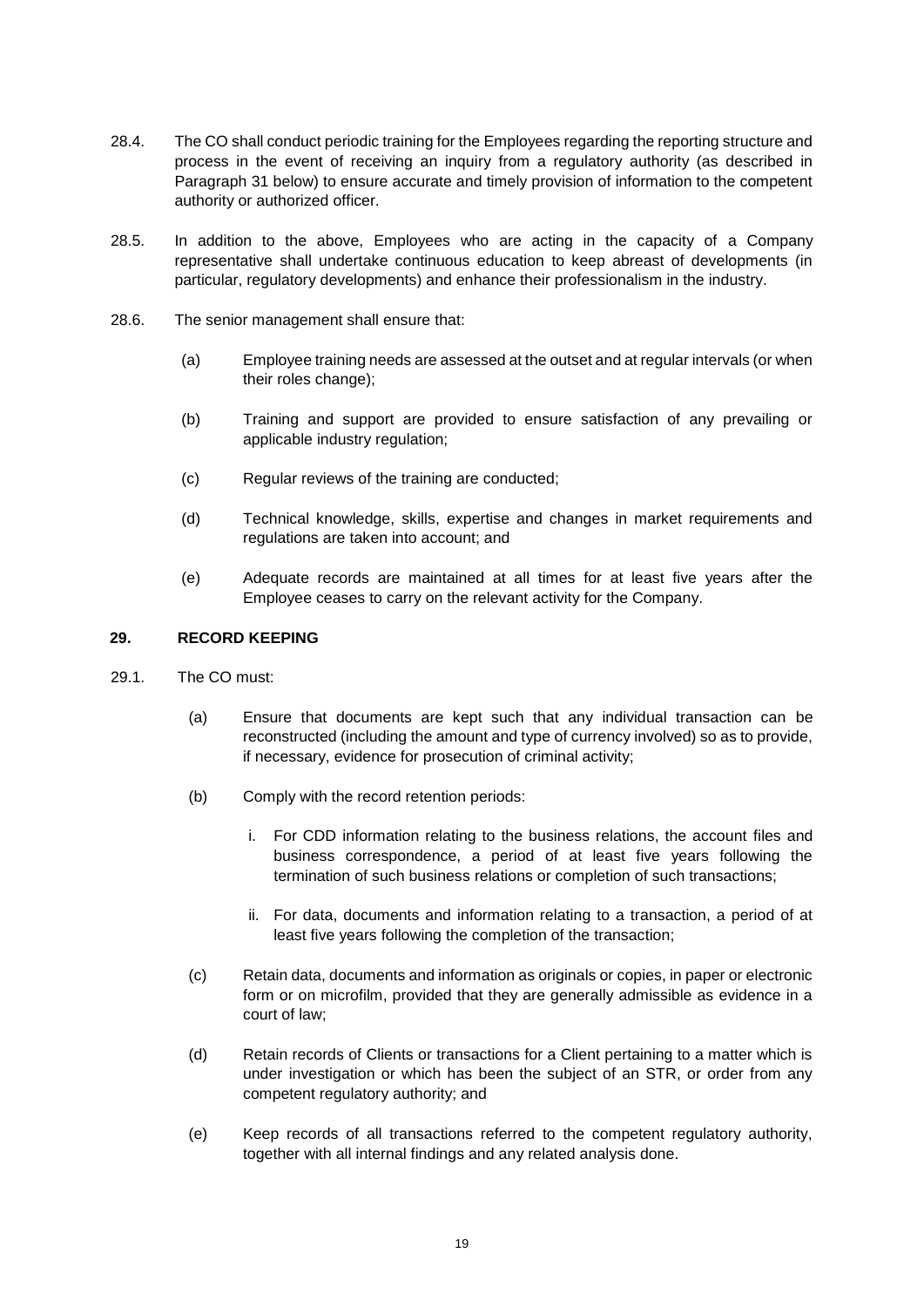- 29.2. CDD records shall be maintained for a minimum of seven years after the later of:
	- (a) A Client's onboarding; or
	- (b) A rejection of a prospective Client's application to establish business relations with the Company or the termination of such relations.
- 29.3. The Company shall comply with applicable law regarding the storage and safekeeping of CDD records.
- 29.4. If the KYC records of the Company are kept by the Service Providers, the CO shall ensure that it has access to such records as and when required.

#### **30. ONGOING REVIEW AND ANNUAL REVIEW**

- 30.1. The CO shall review this Policy on a need basis but at least one time per year in order to:
	- (a) Incorporate any changes to legislation which may affect how the Company operates;
	- (b) Consider benchmarks and best practice reviews; and
	- (c) Reflect the outcome of the annual risk assessment.
- 30.2. The Company will also consider ongoing developments in AML / CFT on a regular basis and review this Policy and the policies and procedures herein in light of such developments to determine if amendments are required to the Policy. The Company has also noted that there are new and emerging risks for cryptocurrency from time to time. As an example, the US Department of the Treasury's Office of Foreign Assets Control ("OFAC") has recently issued an updated advisory to highlight the sanctions associated with ransomware payments in connection with malicious attacks on digital platforms.

#### **31. RESPONDING TO INQUIRIES FROM REGULATORY AUTHORITIES**

- 31.1. The Company operates in a number of jurisdictions which regard cryptocurrency transactions as high-risk. There may be inquiries from a variety of governmental and regulatory agencies including the MAS.
- 31.2. If you are contacted by a government official or other industry regulator or exchange, whether by telephone, letter or office visit, you may not, under any circumstances, engage in discussions with the contacting party, or take any other action in response to such contact, other than:
	- (a) Advising the contacting party that all Employees are under instructions to refer all such inquiries to the CO; and
	- (b) Promptly notifying and forwarding any documentation received to the CO unless you are prohibited by law from doing so.
- 31.3. Employees should not contact government officials or regulators directly unless authorised to do so by the CO. These obligations shall exist throughout your employment with the Company and at all times following your leaving the Company's employment.
- 31.4. The provisions in this Paragraph 31 do not apply to lawful communications, other than on behalf of the Company, with any governmental or regulatory body or official regarding a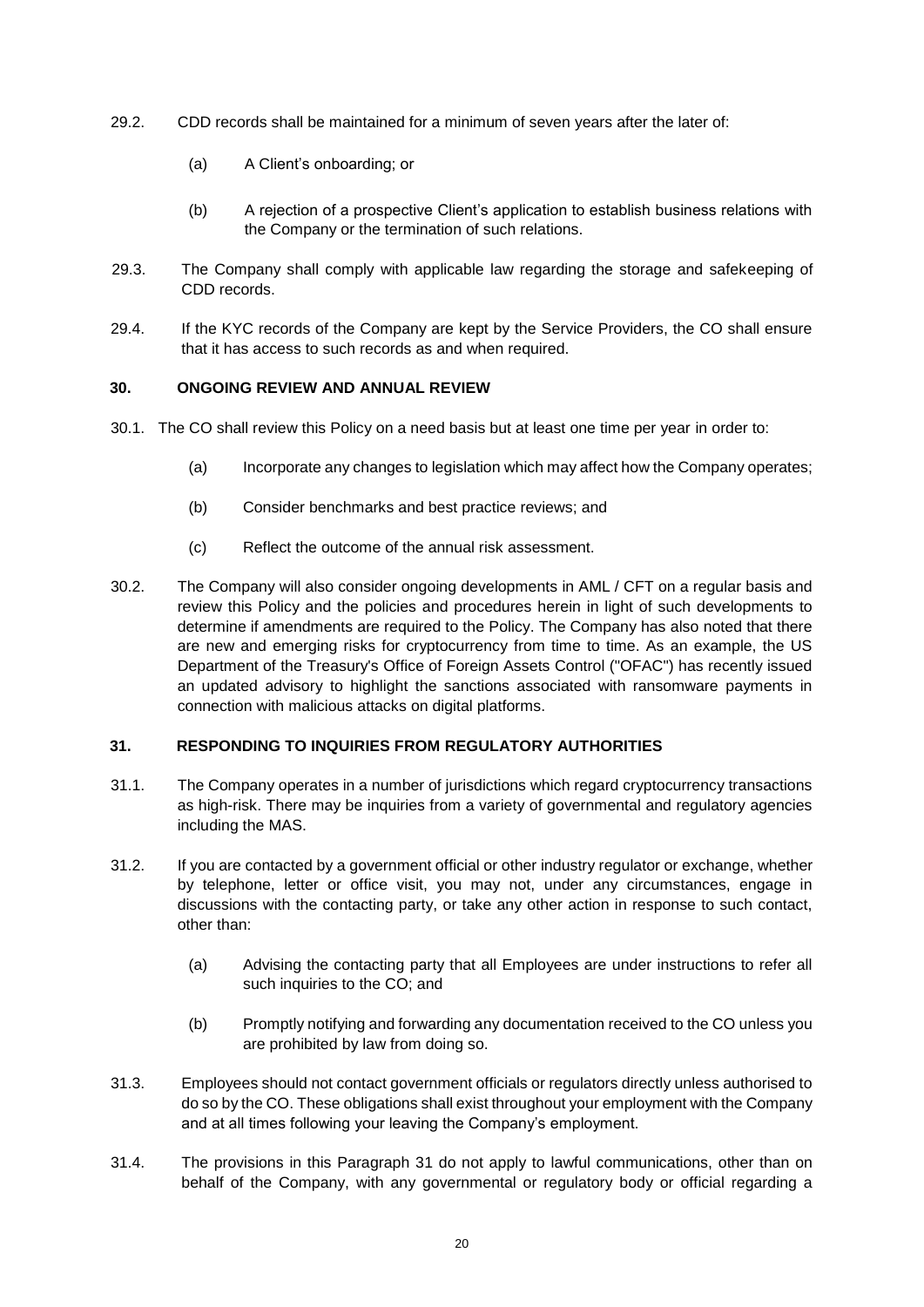possible violation of any fair employment practices law. You have the right to contact any such agencies or persons for such purposes.

31.5. All documentation and correspondence with government officials or regulators will be kept by the CO, on behalf of the Company. Employees must not destroy any documentation evidencing dealings with or reporting to government officials or regulators unless approved by the CO. Such records are confidential and should not be disclosed or made accessible or available to third parties whether in or outside the Company.

# **32. REPORTING OF NON-COMPLIANT ACTIVITIES AND WHISTLE-BLOWING**

- 32.1. Employees must report to the CO of any known or suspected violations of the Policy and the policies and procedures herein, or other activities of any Employee that could be construed as a violation of the Standards or any law, rule or regulation applicable to the Company's business.
- 32.2. It is important to note that in many jurisdictions, an Employee's obligations to report suspicious activity are not tied to knowledge of an actual act or a confirmation by the Employee that the activity is in fact a violation of the Standards or illegal. Rather, such obligations are tied to "reasonable suspicions" that such an activity is occurring. If you are unsure whether a violation has occurred, you should discuss the matter with the CO.
- 32.3. Failure to report a violation to the CO could result in disciplinary action against any nonreporting Employee, which may include termination of employment. The Company has a nonretaliation policy that applies to Employees who report such matters in good faith.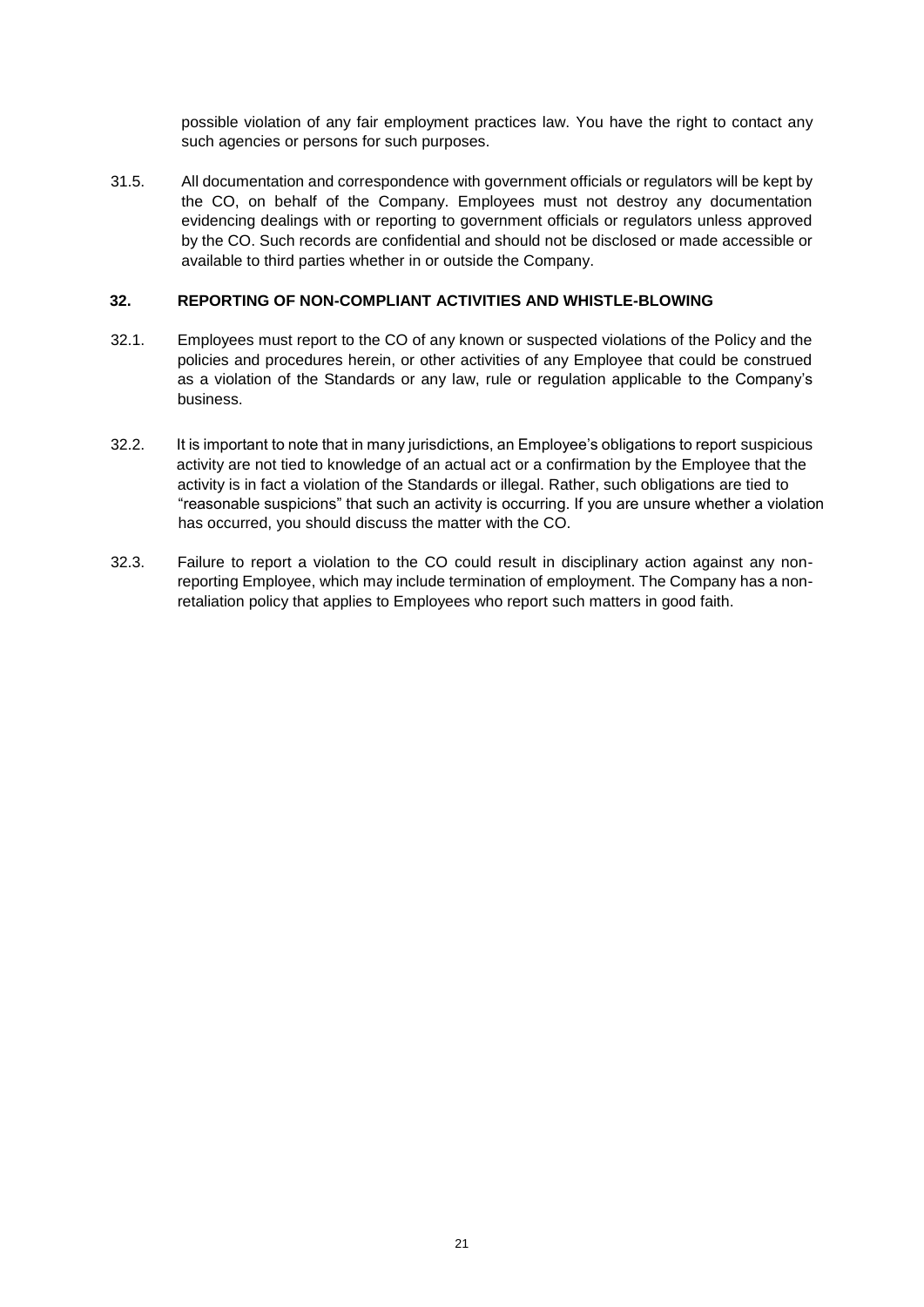# **COUNTRY RISK CLASSIFICATION - ADDITIONAL RESOURCES**

The Company will consider the following lists:

- FATF's website link of high-risk and non-cooperative countries: http://www.fatfgafi.org/topics/high-riskandnon-cooperativejurisdictions
- BASEL AML Index: https://www.baselgovernance.org/basel-aml-index
- Corruption Perception Index by Transparency International: https://www.transparency.org/en/cpi#

Lists relevant to terrorist financing include:

- The List established and maintained by the Committee pursuant to resolutions 1267 (1999), 1989 (2011) and 2253 (2015) concerning ISIL (Da'esh) Al-Qaida and associated individuals groups undertakings and entities: https://www.un.org/securitycouncil/sanctions/1267;
- The List established and maintained by the Committee established pursuant to resolution 1988 (2011) with respect to individuals, entities, groups, or undertakings https://undocs.org/S/RES/1988(2011)
- MAS' website on targeted financial sanctions: https://www.mas.gov.sg/regulation/antimoneylaundering/targeted-financialsanctions/listsofdesignated-individuals-and-entities

More information on FT risks may be obtained from the Inter-Ministry Committee on Terrorist Designation's ('IMC-TD') website. IMC-TD was formed in 2012 to act as Singapore's authority relating to the designation of terrorists.

For risk countries in the context of tax crimes, the Company also refers to:

- Global Forum on Transparency and Exchange of Information for Tax Purposes: https://www.oecd.org/tax/transparency/
- Financial Secrecy Index by Tax Justice Network: https://www.taxjustice.net/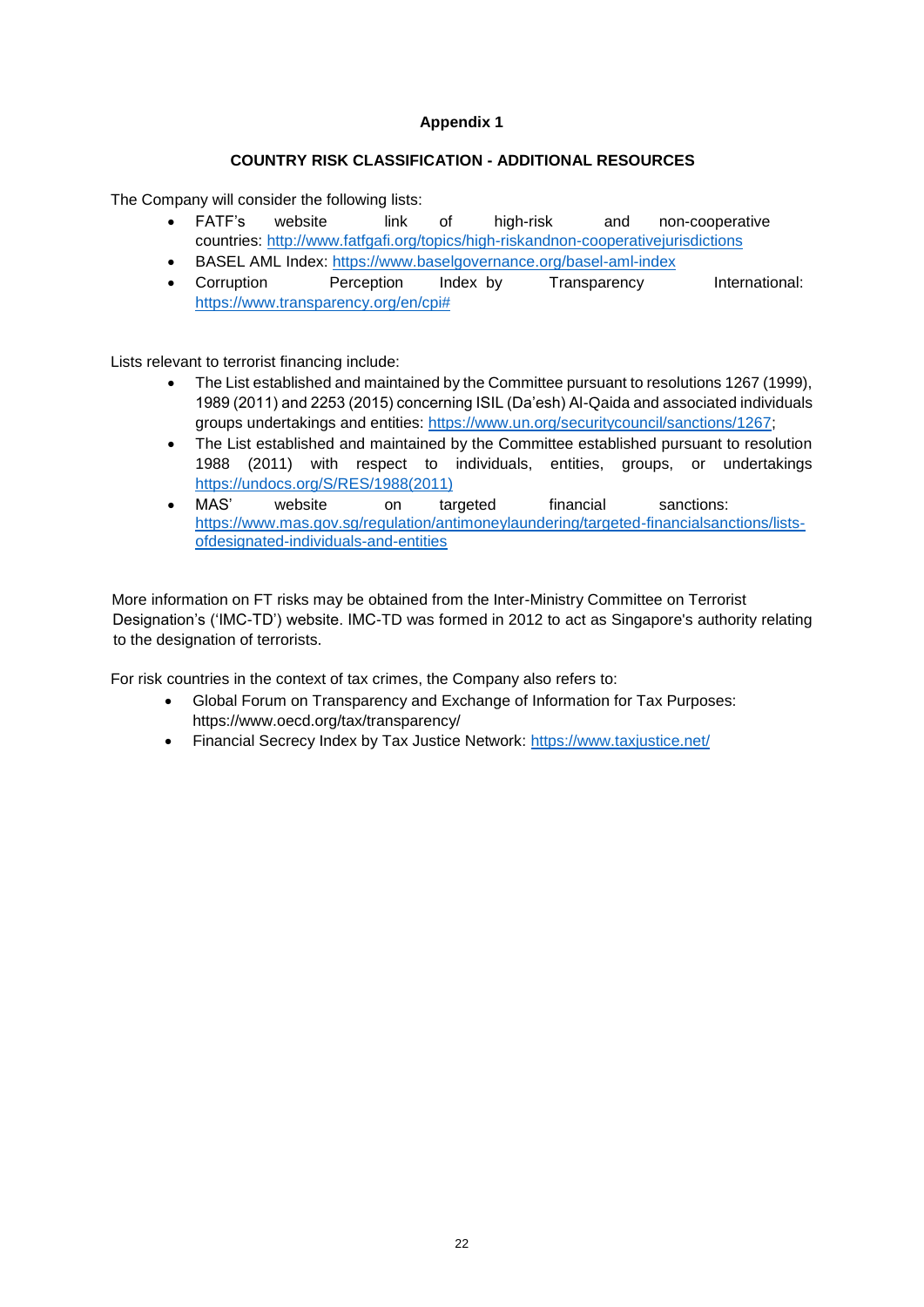# **CURRENT HIGH-RISK AND PROHIBITED COUNTRY LIST**

The Company has concluded that having clients in the following countries would be either prohibited under applicable law or otherwise high risk to the Company. Therefore, the Company will not establish business relationships with any clients located in such countries, including entities organized, operating from, or beneficially owned by persons located in such countries. Those countries include:

- Cuba
- North Korea
- Iran
- Syria
- The Crimea Region of Ukraine
- The so-called Donetsk People's Republic (DNR) and Luhansk People's Republic (LNR) regions of Ukraine
- The People's Republic of China
- Singapore
- United States of America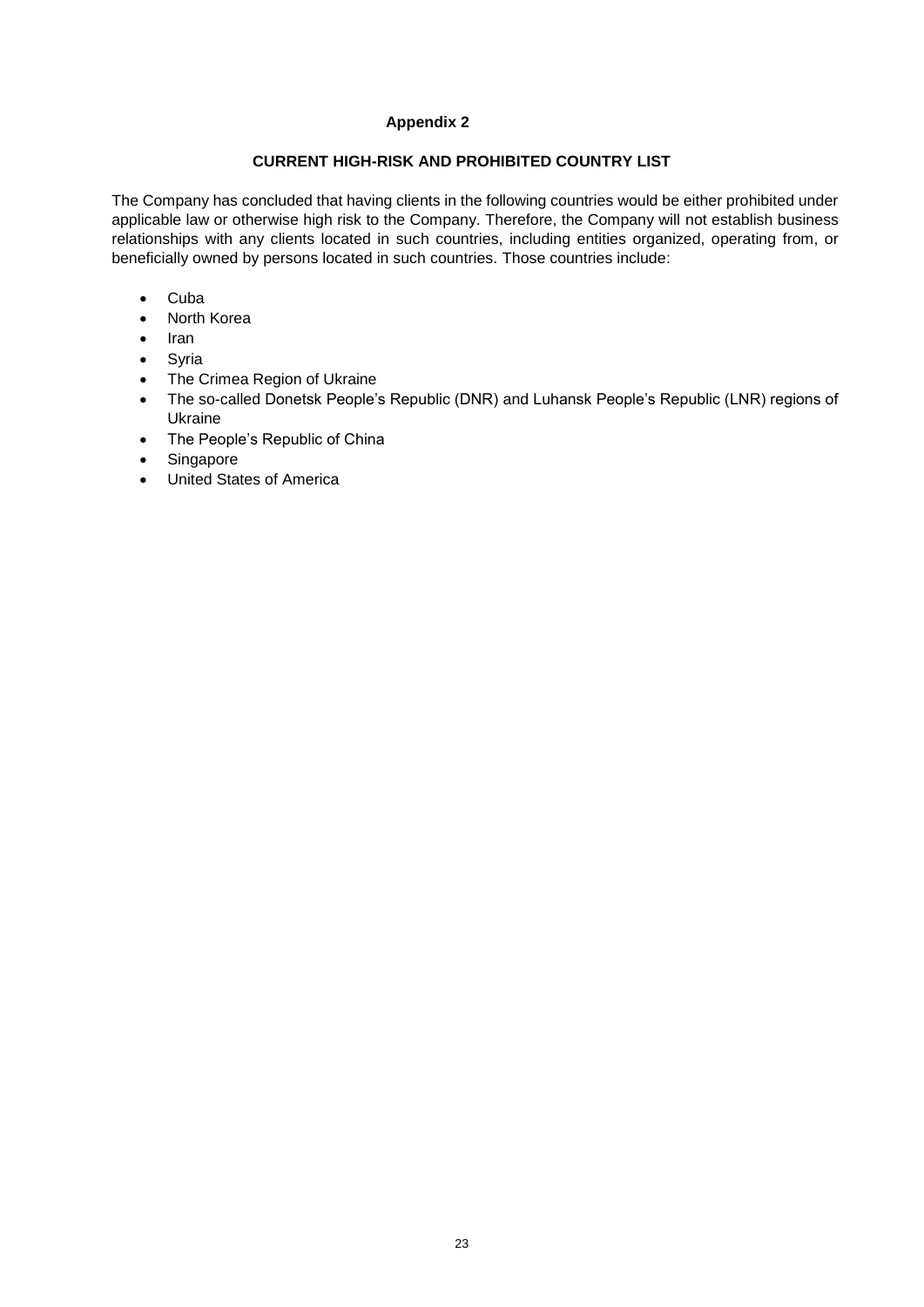# **RISK DETECTION SCENARIOS TABLE**

#### **Incoming Payments**

| <b>Type</b>             | Scenario Name                                                       | <b>Scenario Description</b>                                                                        |
|-------------------------|---------------------------------------------------------------------|----------------------------------------------------------------------------------------------------|
| Incoming<br>Transaction | Transaction Risk - Predicate Offences                               | Transaction associated with certain<br>predicate offences.                                         |
| Incoming<br>Transaction | High Geographic Risk                                                | Transaction activity from high-risk<br>geographic location without an apparent<br>business reason. |
| Incoming<br>Transaction | Incoming Transaction Amount Above Threshold                         | Incoming transaction amount above<br>preset threshold (USD 10K)                                    |
| Incoming<br>Transaction | Aggregated Incoming Transaction Amount<br>Above Threshold (14 days) | Incoming transaction amount over a<br>preset period above pre-set threshold<br>(USD 50K)           |
| Incoming<br>Transaction | Aggregated Incoming Transaction Amount<br>Above Threshold (30 days) | Incoming transaction amount over a<br>pre-set period above pre-set threshold<br>(USD100K)          |

#### **Outgoing Payments**

| <b>Type</b>             | Scenario Name                                                       | <b>Scenario Description</b>                                                                                                 |
|-------------------------|---------------------------------------------------------------------|-----------------------------------------------------------------------------------------------------------------------------|
| Outgoing<br>Transaction | Address Risk - Predicate Offences                                   | Receiving address associated with<br>certain predicate offences.                                                            |
| Outgoing<br>Transaction | High Geographic Risk                                                | Receiving address has transaction<br>activity from high-risk geographic<br>location without an apparent business<br>reason. |
| Outgoing<br>Transaction | <b>Outgoing Transaction Amount Above Threshold</b>                  | Outgoing transaction amount above<br>preset threshold (USD 10K)                                                             |
| Outgoing<br>Transaction | Aggregated Outgoing Transaction Amount<br>Above Threshold (14 days) | Outgoing transaction amount over a<br>preset period above pre-set threshold<br>(USD 50K)                                    |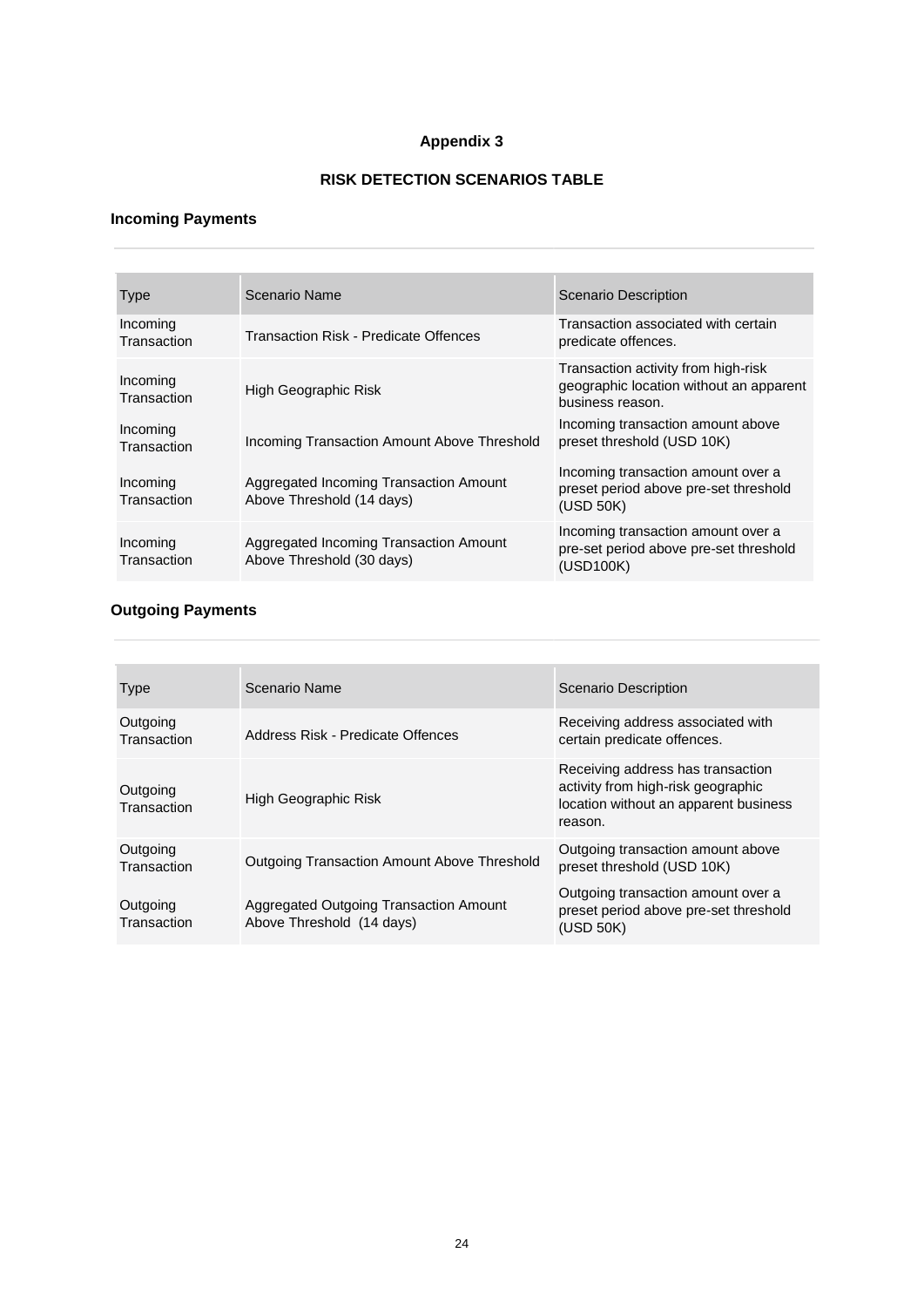#### **DEFINITION OF POLITICALLY EXPOSED PERSON ("PEP")**

#### **1. RISKS**

PEPs present increased money laundering, corruption and reputational risk to financial institutions due to their position or influence. The primary risk associated with business relationships with PEPs is that they may use accounts that they control to conceal funds or assets that have been misappropriated as result of abuse of official position or resulting from corruption.

#### **2. DEFINITION**

- 2.1. A PEP is a natural person who are or have been entrusted with prominent public functions and the immediate family members, or individuals known to be close associates, of such persons.
- 2.2. The following is a non-exhaustive list of functions that would classify an individual as a PEP:
	- (a) Heads of state, heads of government, President, Prime ministers;
	- (b) Ministers on a national level and deputy or assistant minister;
	- (c) Governors of states or provinces;
	- (d) Members of national parliaments;
	- (e) Members of the governing bodies of political parties;
	- (f) Executive members of the administrative, management or supervisory bodies of state-owned companies and enterprises;
	- (g) High-ranking transaction participant of the military;
	- (h) High-ranking officials in the national administration;
	- (i) Officer or judge of supreme courts, of constitutional courts or of other high-level judicial bodies;
	- (j) Member of statutory boards of central banks;
	- (k) High-level diplomats;
	- (l) High-level representatives of religious organisations (if their functions are linked to political responsibilities);
	- (m) Persons who are or have been entrusted with prominent function in international sport associations;
	- (n) Persons who are or have been entrusted with a prominent function by Inter-governmental organisation (e.g., Secretary General of the United Nations).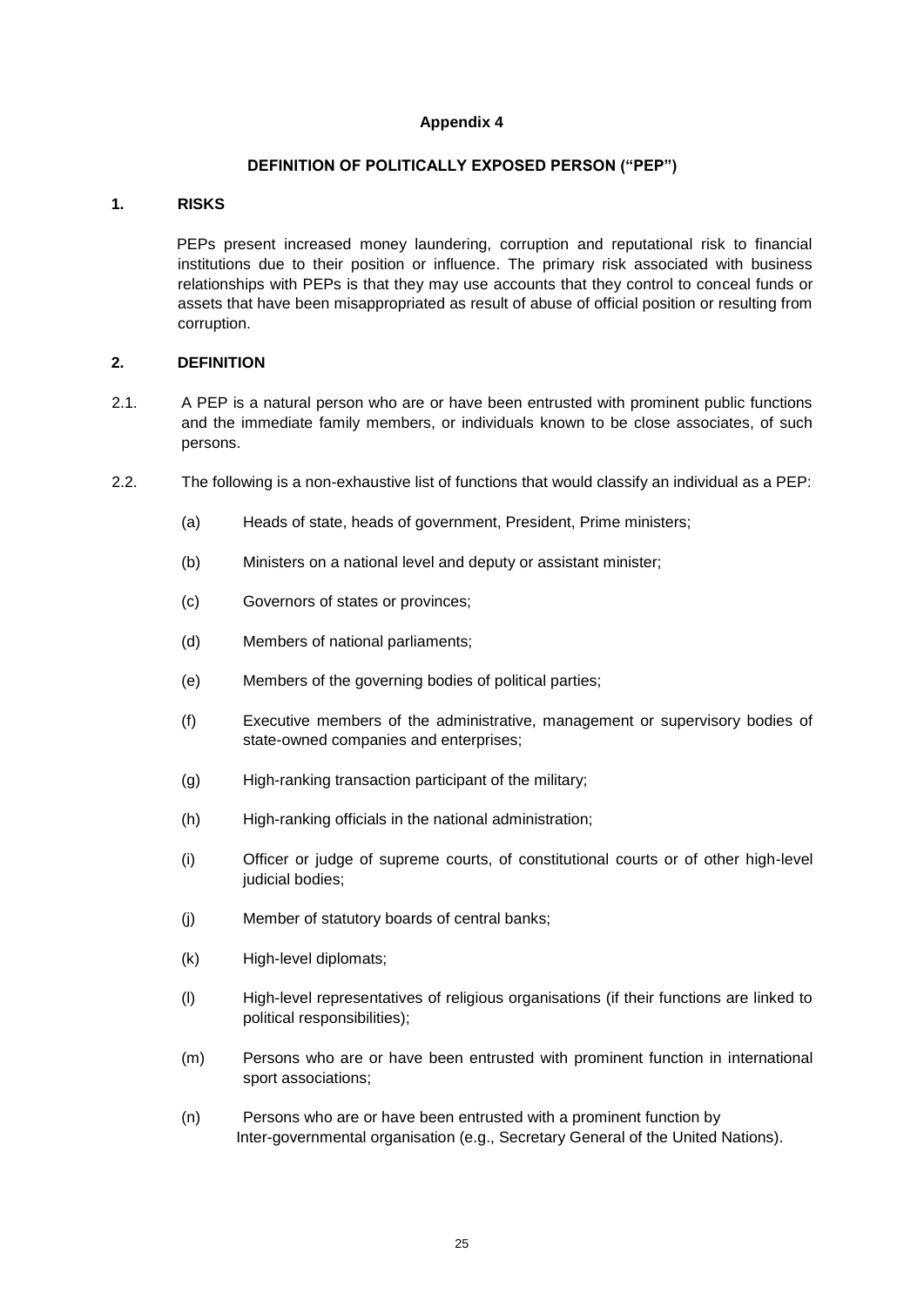# **FORM OF SUSPICIOUS TRANSACTION REPORT**

# Attention: Compliance Officer, GOMINING PTE LTD.

| Part 1: Information on Employee Filing Report                              |                                 |
|----------------------------------------------------------------------------|---------------------------------|
| Name of employee filing                                                    |                                 |
| Designation of employee filing report                                      |                                 |
| Email of employee filing report                                            |                                 |
| Contact no. of employee filing report                                      |                                 |
| Part 2: Relationship Between the Company and Client Subject to This Report |                                 |
| Name of Client subject to this report                                      |                                 |
| Date of establishment of relations                                         |                                 |
| Part 3: Suspicious Transaction(s)                                          |                                 |
| Total amount involved in the<br>suspicious transactions (USD)              | No amount involved<br>ш         |
|                                                                            | 0 to $< 20,000$<br>⊔            |
|                                                                            | 20,000 to < 100,000<br>□        |
|                                                                            | 100,000 to $<$ 500,000<br>□     |
|                                                                            | 500,000 to $<$ 1,000,000<br>□   |
|                                                                            | 1,000,000 to < 10,000,000<br>□  |
|                                                                            | 10,000,000 to < 30,000,000<br>□ |
|                                                                            | 30,000,000 to < 50,000,000<br>⊔ |
|                                                                            | 50,000,000 or more<br>⊔         |
|                                                                            | Unknown                         |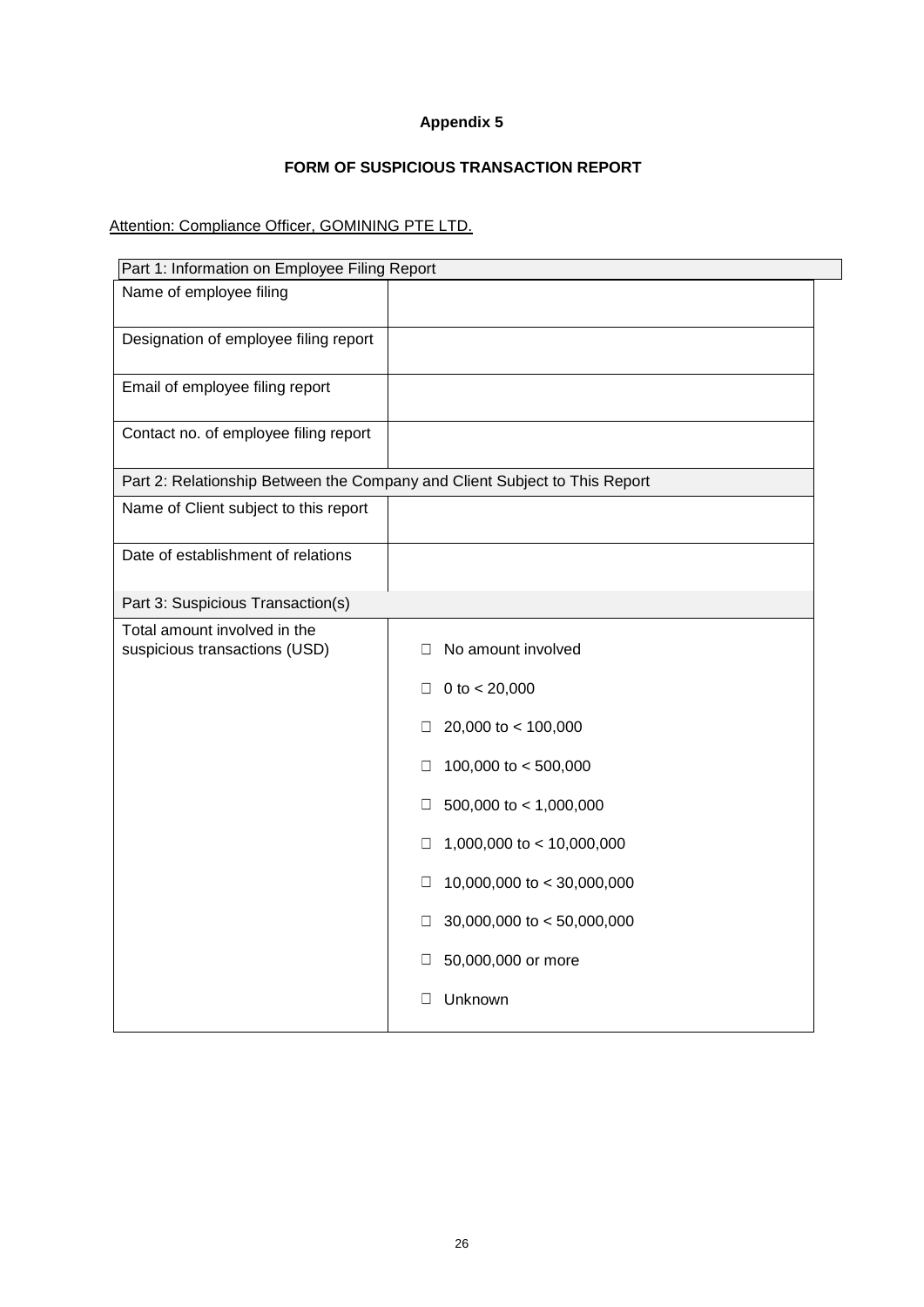| Possible type of crime | 0<br>Terrorism and threats to security                    |
|------------------------|-----------------------------------------------------------|
|                        | $\Box$<br>Tax crimes and smuggling                        |
|                        | Fraud / cheating<br>U                                     |
|                        | Money laundering<br>$\Box$                                |
|                        | Organised crime and racketeering                          |
|                        | Securities-related offences<br>п                          |
|                        | Environmental crime                                       |
|                        | Robbery, theft and other serious violent crimes<br>$\Box$ |
|                        |                                                           |

|                                         | $\Box$ | Trafficking of humans, smuggling of migrants, sexual<br>exploitation, including exploitation of children |
|-----------------------------------------|--------|----------------------------------------------------------------------------------------------------------|
|                                         | $\Box$ | Counterfeiting and piracy of products                                                                    |
|                                         | $\Box$ | Bribery / corruption-related                                                                             |
|                                         | $\Box$ | Drug-related offences                                                                                    |
|                                         | $\Box$ | Unknown                                                                                                  |
| Reason for suspicions                   |        |                                                                                                          |
|                                         |        |                                                                                                          |
|                                         |        |                                                                                                          |
|                                         |        |                                                                                                          |
|                                         |        |                                                                                                          |
|                                         |        |                                                                                                          |
| Signature of employee filing report     |        |                                                                                                          |
|                                         |        |                                                                                                          |
|                                         |        |                                                                                                          |
|                                         |        |                                                                                                          |
| Date of submission of report            |        |                                                                                                          |
| Part 4: Follow-Up by Compliance Officer |        |                                                                                                          |
| Date received                           |        |                                                                                                          |
|                                         |        |                                                                                                          |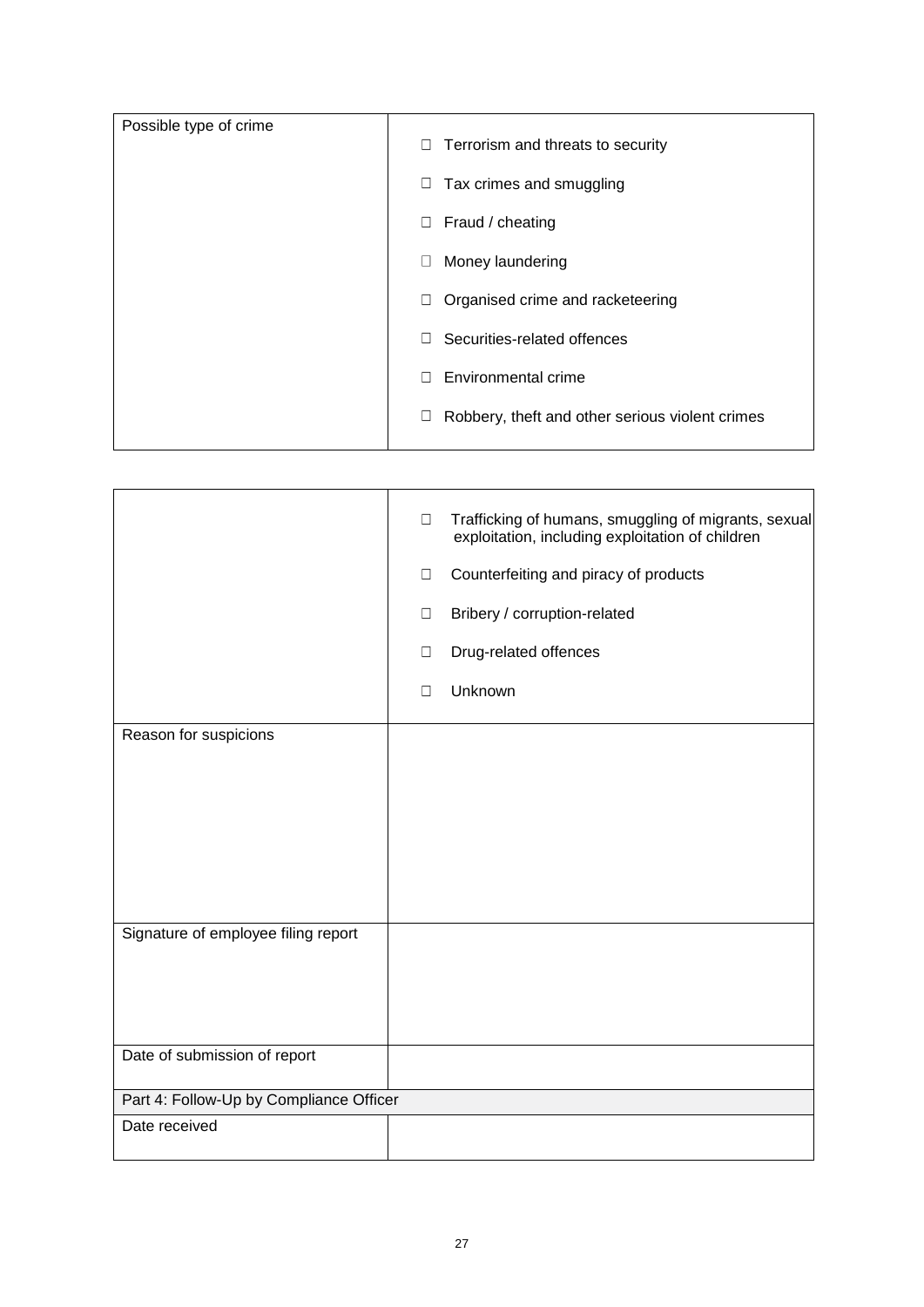| Recommended action(s)                                            |        |                                                    |
|------------------------------------------------------------------|--------|----------------------------------------------------|
|                                                                  | $\Box$ | Seek further information / explanation from Client |
|                                                                  | $\Box$ | Escalate matter to senior management               |
|                                                                  | $\Box$ | File an STR with the Singapore STRO                |
|                                                                  | $\Box$ | File an STR with any other applicable regulator    |
|                                                                  | □      | Sever relations with Client                        |
| Basis for recommended action(s)                                  |        |                                                    |
|                                                                  |        |                                                    |
|                                                                  |        |                                                    |
|                                                                  |        |                                                    |
|                                                                  |        |                                                    |
|                                                                  |        |                                                    |
| Signature of Compliance Officer                                  |        |                                                    |
|                                                                  |        |                                                    |
|                                                                  |        |                                                    |
| Part 5: Follow-Up by Senior Management (If and Where Applicable) |        |                                                    |
| Recommended action(s)                                            |        |                                                    |
|                                                                  | $\Box$ | File an STR with the Singapore STRO                |
|                                                                  | $\Box$ | File an STR with any other applicable regulator    |
|                                                                  |        |                                                    |
|                                                                  | □      | Sever relations with Client                        |
|                                                                  | □      | Continue relations with Client                     |
| Basis for recommended action(s)                                  |        |                                                    |
|                                                                  |        |                                                    |
|                                                                  |        |                                                    |
|                                                                  |        |                                                    |
|                                                                  |        |                                                    |
|                                                                  |        |                                                    |
| Signature of member of senior<br>management                      |        |                                                    |
|                                                                  |        |                                                    |
|                                                                  |        |                                                    |
| Date of recommendation(s)                                        |        |                                                    |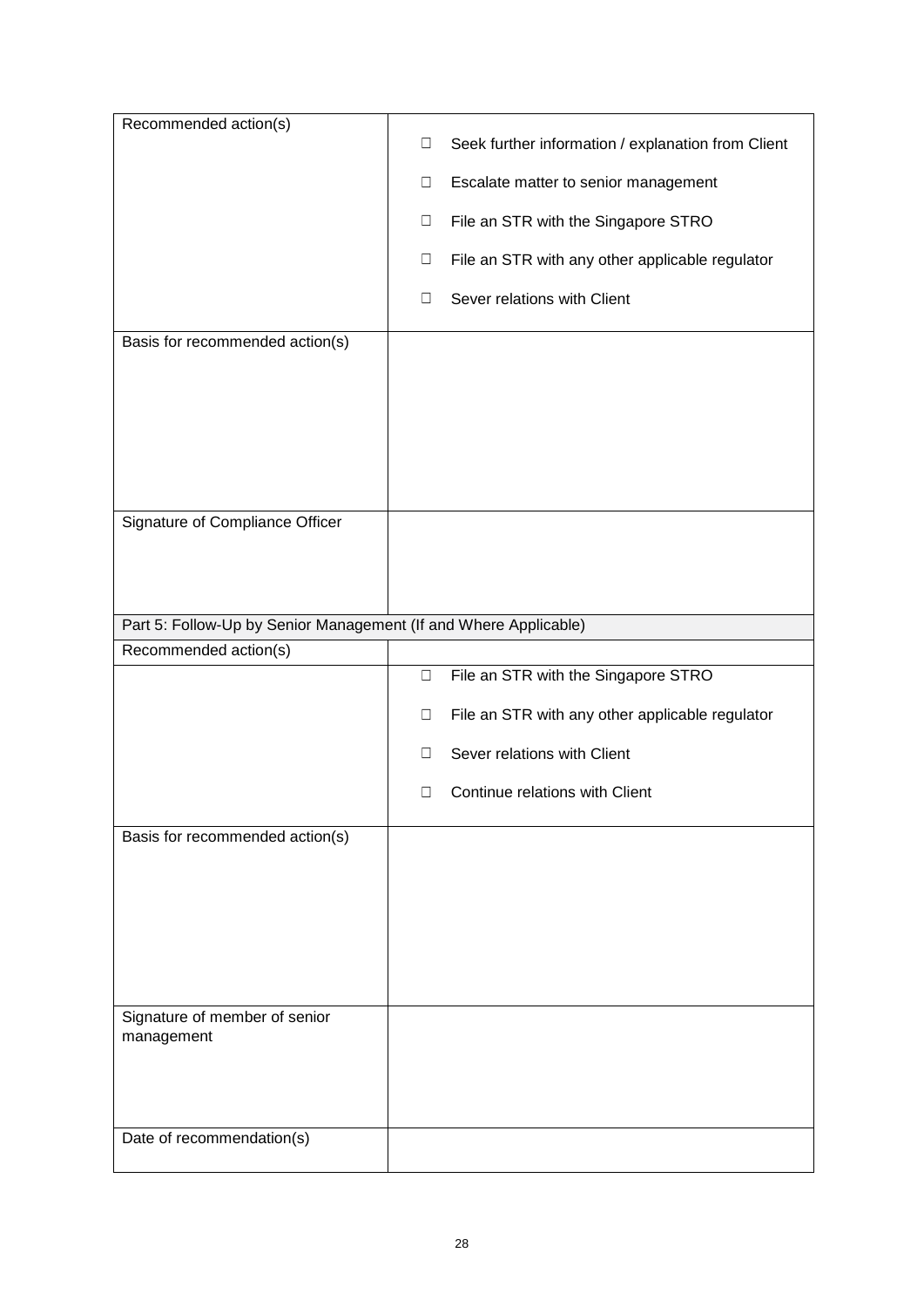## **COMPLIANCE ACKNOWLEDGEMENT FORM**

I, the undersigned, hereby acknowledge that I have read and understood the provisions contained in this Policy, and that:

- (a) I will ensure my strict compliance with the policies, procedures and principles set out in this Policy;
- (b) in the event I am unsure of any provision in this Policy, I will seek clarifications from the CO or any other personnel or officer as the Company may designated from time to time; and
- (c) I understand there will be adverse consequences on the Company or its Clients that may result in the event of my non-compliance with this Policy.

Name: \_\_\_\_\_\_\_\_\_\_\_\_\_\_\_\_\_\_\_ \_\_\_\_\_\_\_\_\_\_\_\_\_\_\_\_\_\_\_\_\_\_\_\_\_\_\_\_\_\_\_\_\_\_ Designation: \_\_\_\_\_\_\_\_\_\_\_\_\_\_\_\_\_\_\_ \_\_\_\_\_\_\_\_\_\_\_\_\_\_\_\_\_\_\_\_\_\_\_\_\_\_\_\_\_\_\_\_\_\_ Date: \_\_\_\_\_\_\_\_\_\_\_\_\_\_\_\_\_\_\_\_\_\_\_\_\_\_\_\_\_\_\_\_\_\_\_\_\_\_\_\_\_\_\_\_\_\_\_\_\_\_\_\_